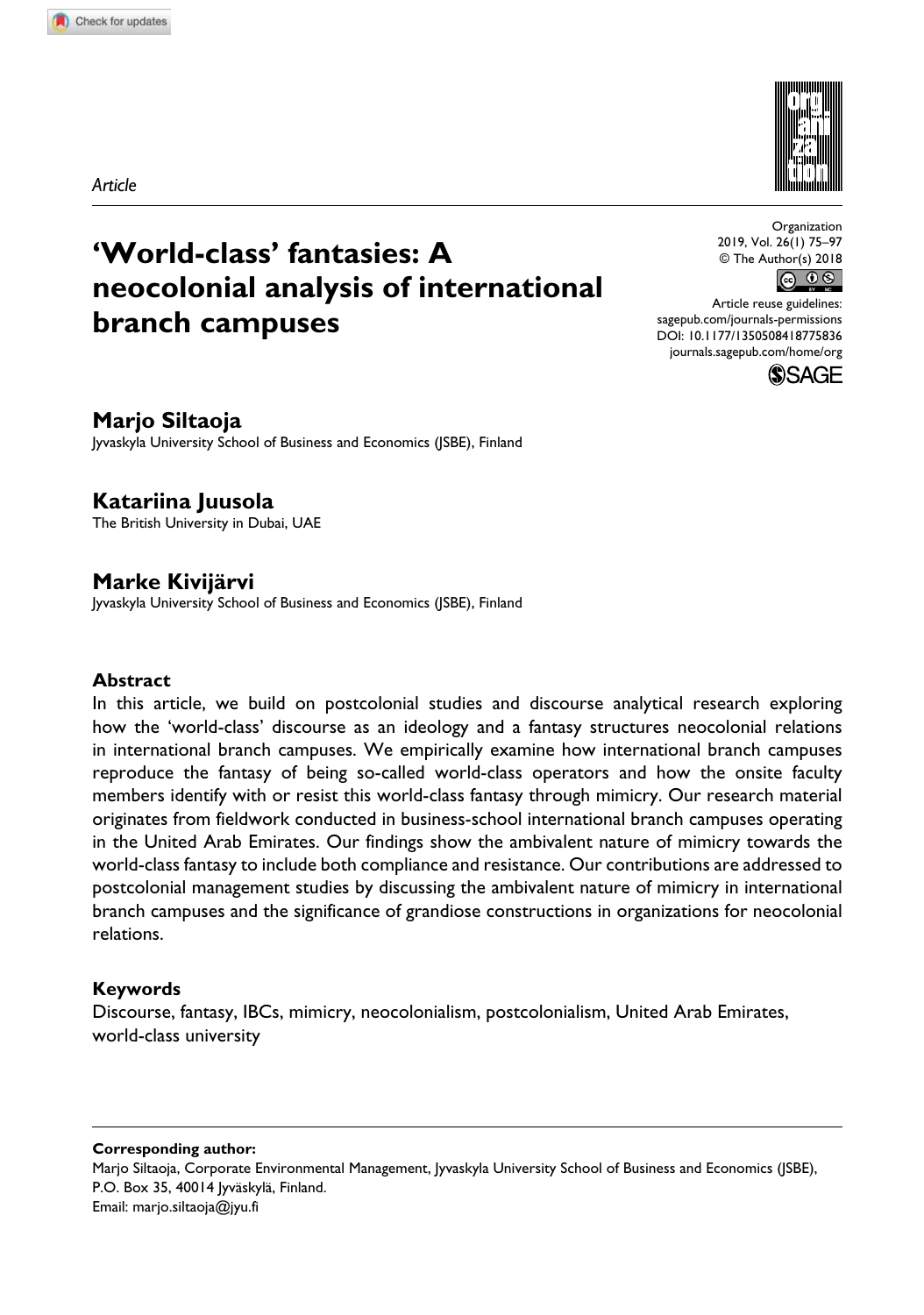## **Introduction**

There are many different models around the world but there are not that many models that are highly rigorous, congruent, coherent models of education. Universalization has imposed many models that are there not because of current commercialization or globalization. They (international branch campuses) are there because of colonialization. (Policy expert, Western)

As the opening quotation suggests, the provision of higher education has developed into a global business, which is not without controversies. One of the most controversial forms of transnational higher education is the international branch campus *(IBC)*, which are overseas branches of a main university. An IBC is officially defined as

an entity that is owned, at least in part, by a foreign education provider; operated in the name of the foreign education provider; and provides an entire academic program, substantially on site, leading to a degree awarded by the foreign education provider. (OBHE/C-BERT, 2017: 6)

The latest statistics suggest that there are currently 263 IBCs worldwide serving an estimated 180,000 students (OBHE/C-BERT, 2017: 6). The establishment of IBCs has been connected to the increased pressures on Western academic institutions to seek additional sources of funding due to privatization and cuts to research budgets (see Altbach, 2004; Bollag, 2006; Smeby and Trondal, 2005). Furthermore, a large proportion of IBCs are business schools because they are easier to establish than are other disciplines that require more extensive and expensive infrastructure (Altbach, 2015).

One of the legitimating arguments for the existence of IBCs has been the discourse of the socalled world-class education, which argues that the establishment of IBCs makes world-class education available for local contexts (Lane, 2011; Lane and Kinser, 2011). The world-class discourse seeks to signal educational institutions' value in the global higher education network, suggesting that the institution would then be a part of a group of educational elite (Salmi, 2009). However, the mobilization of the discourse does not necessarily say anything about the quality of the institution or its offerings, but builds on imaginaries (Aula and Tienari, 2011; Lane, 2011). The spread of the world-class discourse is then a part of a wider phenomenon in the field of higher education in which fantasies and grandiose self-personifications of being a part of an elite have become commonplace (Alvesson, 2013; Alvesson and Gabriel, 2016). In addition, the concept of *world-class* is uncritically used in situations where it metonymically collapses to mean *Western* (see, for example, Murphy and Zhu, 2012). We approach the world-class discourse as an ideology and a fantasy that not only constructs us as subjects but is parallel to the way ideologies interpolate us and structure neocolonial relations (Žižek, 1998).

Accordingly, we argue that neocolonial relations shape compliance and resistance towards world-class ideals through discursive (dis)identification. We particularly draw on the postcolonial critic Homi Bhabha's (2004 [1994]) concepts of *mimicry* and *resistance* and seek to understand how IBCs reproduce the fantasy of being world-class operators and how the onsite Western faculty members identify with or resist this world-class fantasy.

Our research material originates from extensive fieldwork conducted at 20 business school IBCs operating in the United Arab Emirates (UAE). IBCs in the UAE offer a particularly interesting setting because they act as spaces where East and West meet in seemingly globalized education markets. Although branch campuses have existed in the UAE since the early 1990s, critical examination of their practices and consequences on site remains scarce.

Our research makes two main contributions. First, we contribute to postcolonial management studies by discussing the ambivalent nature of mimicry in IBCs that involves both a desire to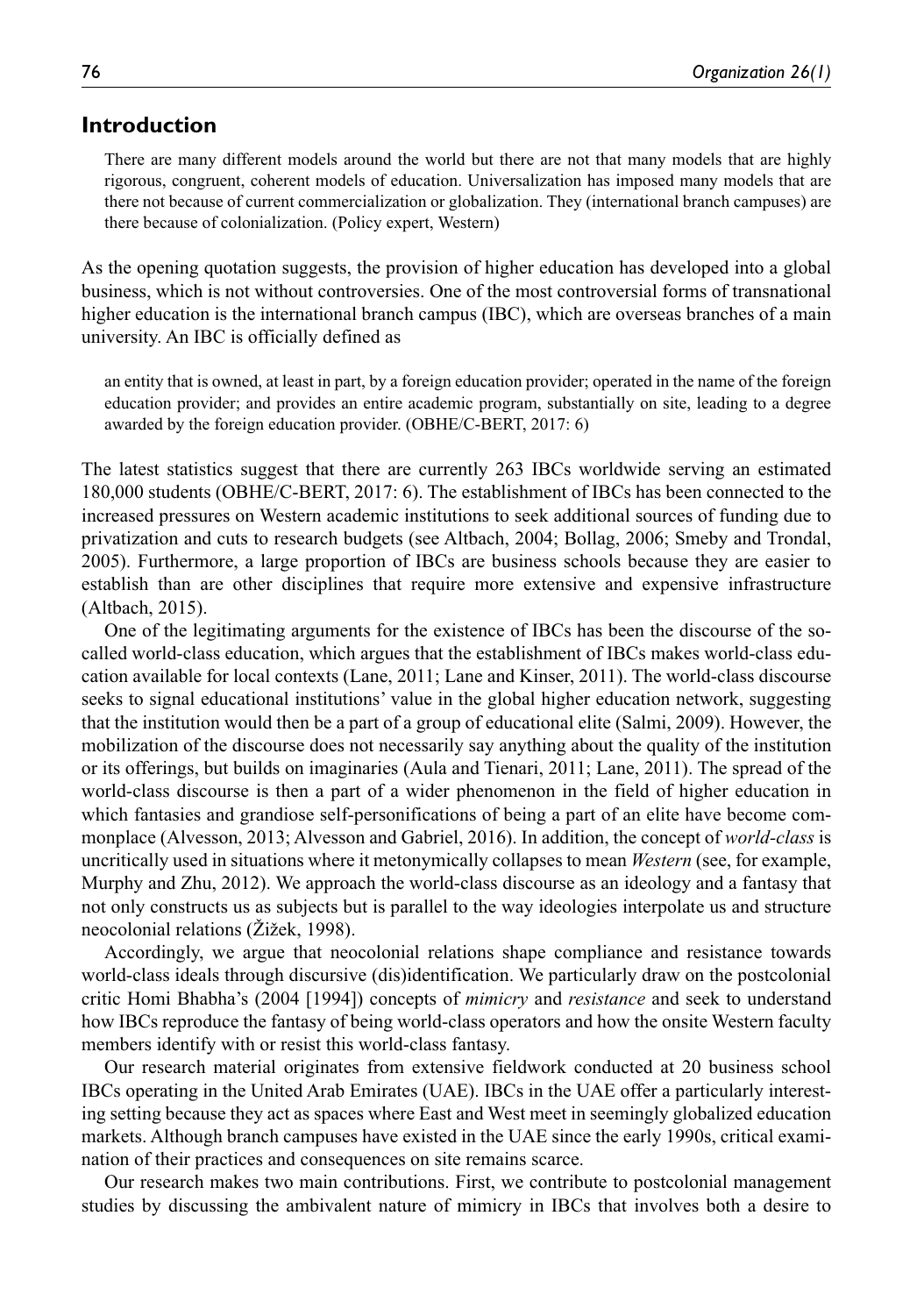identify with Western practices and a resistance towards them (Kothiyal et al., 2018; Yousfi, 2013). Second, we contribute to the recent literature on grandiose constructions in organizations (e.g. Alvesson, 2013; Alvesson and Gabriel, 2016; Fraher and Gabriel, 2014) from a postcolonial perspective by discussing how such constructions are used to gain and maintain power.

## **Neocolonialism and postcolonial theory in transnational management education**

#### *Transnational management education: a postcolonial perspective*

Although the profile of international branch campuses in the media has risen since the 2000s, they are not a new phenomenon. The first IBC originated in the 1950s when Johns Hopkins University established a campus in Italy to provide graduate programmes in international relations (Lane, 2011). However, as Lane relates, IBCs began to flourish only after the 1980s when a number of American universities opened campuses to serve US military and civilian personnel located abroad. In the 1990s, decreasing government funding initiated another push, encouraging institutions from Australia, Canada and the United Kingdom, in particular, to seek additional funding from a diverse set of host countries in Africa, Asia, the Middle East and South America.

The growth of IBCs is concentrated to a handful of sending countries (the top five are currently the United States, the United Kingdom, Russia, France and Australia), and IBCs are hosted by 77 countries. The top five are currently China, the UAE, Singapore, Malaysia and Qatar, which together host 102 IBCs or 39% of the world's total (OBHE/C-BERT, 2017). The largest receiving countries of IBCs represent high-income, emerging nations with rapidly developing economies and newly established regional financial centres. In addition, many of them have established so-called education hubs (e.g. Qatar's Education City, Dubai's International Academic City and Singapore's Global Schoolhouse). These hubs typically offer favourable operating terms for IBCs by offering, for example, various subsidies, allowing repatriation of assets and profits, and their tendency to attract a large pool of students looking for international, Western degrees (Knight, 2011; Lane, 2011). Receiving countries justify hosting IBCs by citing the institutions' contribution to economic development and labour market needs (Khoury, 2013; Taji, 2004) as well as their being an affordable way to build domestic higher education capacity, providing access to world-class education and even building the reputation of the host country (Lane, 2011; Lane and Kinser, 2011).

Although it has been argued that IBCs play a significant role in the education, research, identity and community development of certain nations (Lane and Kinser, 2011; Vora, 2015), the underlying rationales are claimed to prioritize the home campus and its needs, resulting in less engagement with local communities (Donn and Manthri, 2010; Kinser and Lane, 2013). Consequently, IBCs have been questioned for the possible neocolonial and geopolitical rationales behind them (Lo, 2011; Nguyen et al., 2009). Neocolonialism refers to the continuation of Western colonialism after the end of the colonial era as 'former colonizers continue to economically, culturally, financially, militarily and ideologically dominate what constitutes the so-called developing world' (Chilisa, 2005: 660). A majority of IBCs have been established by countries that are former colonizers (e.g. Great Britain) and a number of IBCs are located in former colonies (e.g. the UAE, Singapore, Malaysia and Hong Kong). Yet it is the 'persistence of neocolonial relations' (Bhabha, 2004 [1994]: 9) across the developed and developing world that attracts our interest rather than a material colonial history.

In the context of IBCs, neocolonial power is first embedded in the export of politically and culturally sensitive subjects such as management education (see, for example, Frenkel and Shenhav,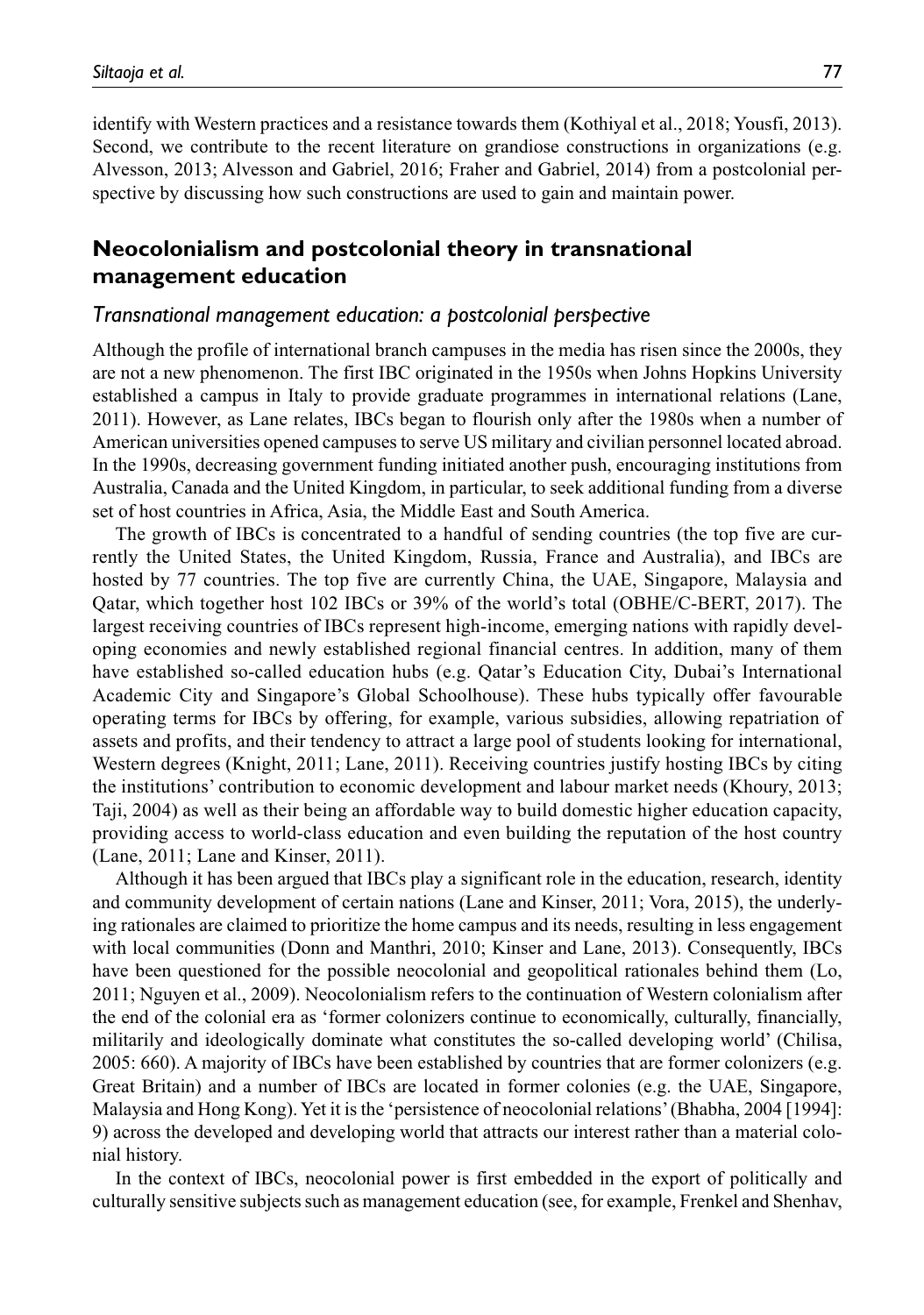2006). Western societies represent major points of reference and repositories of preferred knowledge and development due to their perceived cultural dominance (Lo, 2011; Tikly, 2001, 2004). This notion of Western superiority as well as the transfer of Western theories has been under critical scrutiny (Banerjee and Prasad, 2008; Elliott and Grigorenko, 2007; Frenkel, 2008; Murphy and Zhu, 2012; Nguyen et al., 2009; Sturdy and Gabriel, 2000; Taji, 2004). Furthermore, IBCs themselves are characterized by asymmetrical power relations, particularly between the main campus and local administration, which are embedded in different social and societal contexts.

We argue that IBCs' neocolonial implication is enforced through the world-class discourse which seeks to signal institutions' value in the educational network but simultaneously imposes ideas of who and what count as preferred sources of knowledge. *World-class university* is an ambiguous term that refers to an acclaimed position of the university among other similar institutions and is often supported by international ranking status. Although terms such as *world-class, top-ranked* and/or *excellence* are used as a reference point for the quality of an education and such discourse is central to universities' branding attempts and competition in global education markets, it has been argued that this discourse merely shifts the focus from substance to image (Alvesson, 2013; Fraher and Gabriel, 2014). The world-class rhetoric does not act as a guarantee of prestige or quality but only requires that the actors can do it credibly in the context of its appearance. For example, many Western IBCs capitalize on their perceived prestige as Western institutions and consequently many of them are viewed in the host country as something superior (Lane, 2011).

Previous research has acknowledged that this world-class discourse has increased in importance for political ambitions and strategic aims (Amsler and Bolsmann, 2012; Deem et al., 2008). We argue that the power of the world-class discourse is embedded in its rhetoric and imaginary, which create a *fantasy*, that is, a positivized construction of impossible fullness (Žižek, 1998: 100). According to Žižek, an ideological fantasy creates the framework through which we perceive the world as reasonable and meaningful. Accordingly, world-class fantasies can become significant if they materialize in social practices, meaning the spread of world-class rhetoric is not without problems. We argue that this spread reproduces social hierarchies and hence contributes to neocolonialism (see Frenkel, 2008; Lo, 2011; Nguyen et al., 2009).

*Mimicry as a means of neocolonial control and resistance.* Our understanding and use of postcolonial theory lie in the premise of complicity in contemporary power relations, which posits that colonialism can never be all-encompassing. Bhabha's (2004 [1994]) work, particularly through the concepts of mimicry and resistance, highlights the unsettled complexities arising from the meetings of cultures and the dynamics of subjectivities and power relations. What tends to follow from mimicry is hybridization, a simultaneous production and destruction of colonial power relations and the essentialist subjectivities during cultural encounters (Bhabha, 2004 [1994]). As Frenkel and Shenhav (2006) argue, colonial encounters are always hybrid, and this hybridization can be viewed as the mixing of practices between the colonizer and the colonized and as spaces of negotiating identities and resistance to colonialism (Bhabha, 2004 [1994]; Nandy, 1983). Mimicry thus offers the theoretical lenses to approach the complex construction and destruction of neocolonial rule.

To begin with, mimicry can be viewed as a form of control, in which the colonizer seeks compliance to 'reform a recognizable Other' that is almost the same but not quite (Bhabha, 2004 [1994]). Bhabha (2004 [1994]) conceptualizes that such colonial discourse promotes the translation and transfer of values and knowledge into colonies. In this sense, mimicry arises from demands imposed on the colonized to emulate the habits, culture, speech, values and institutions of the colonizer. The Other is constructed through difference, as being other than the self, but is always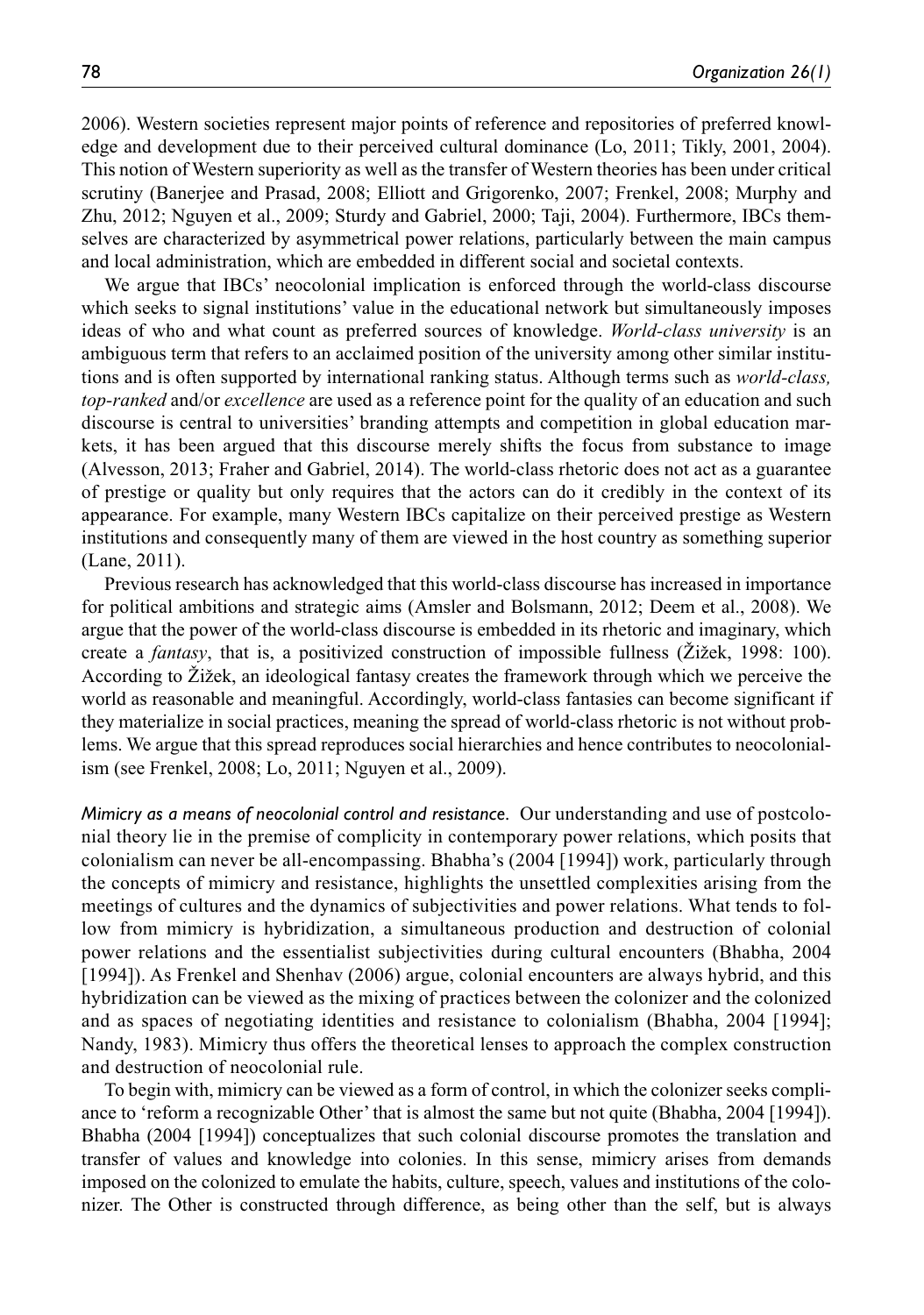constructed in relation to the self and made entirely knowable and visible (Bhabha, 2004 [1994]: 71). Whatever is imagined about the Other is then a reflection of the self. What follows is that the Other is mirrored by a fantasy of a stable and coherent self. This fantasy of coherency is also a source of power, providing a sense of order and control (see Westwood, 2015: 138). Nevertheless, the claim of knowing the Other is based on an imaginary and the fantasy of coherency is destabilized because of the presence of the Other (Lok and Willmott, 2014; Žižek, 1998). The Other is then a symbol of cultural diversity that can never be fully assimilated (Kothiyal et al., 2018).

Mimicry also entails the possibility of subverting colonial authority. The inherent ambivalence of mimicry bares its opportunity to disrupt and resist while searching for translation and negotiation between two worlds (Bhabha, 2004 [1994]; Frenkel, 2008). Mimicry as a form of resistance is discursively practised particularly through mockery and irony of stereotypes. In organization studies, this type of activity has been discussed as a form of cynical resistance, meaning that people somehow know they are embracing and seeking to fulfil an illusion yet continue to act accordingly (Fleming and Spicer, 2003; Žižek, 1998). However, from a postcolonial perspective, this comic quality of mimicry is important because it can be considered as resistance to (neo)colonial norms. Irony thus works from within a power field but still contests it, being a useful strategy for postcolonial discourse (Hutcheon, 1989). It thus offers a counterforce to the colonial discourse that is serious and solemn with pretensions of educating and improving (Huddart, 2006: 39).

We argue that in the neocolonial era, the traditional roles of the colonizer and the colonized become more ambiguous, a state which calls for contextual examination (see Yousfi, 2013). For example, McKenna (2011) shows how neocolonial discourse frames North American business leaders' talk on the economic development of China and India. Yet he acknowledges the emerging economies' ability to negotiate their own rules and resist the West (McKenna, 2011). The renegotiation of the global power dynamics entails the promise of resistance to Western hegemony (e.g. Jackson, 2012; McKenna, 2011) and includes the possibility of reversing the colonial binaries (Lunga, 2008: 194). Thomson and Jones (2015) offer an interesting perspective on this by examining how mimicry as a form of resistance takes place in novel neocolonial settings. While examining immigrant accountants' construction of their professional identity in Canada, they identified three forms of mimicry among the accountants. First, consummate mimicry involves a willingness to mimic the Canadian system and an admiration of it. Second, reluctant mimicry questions the superiority of the Canadian system, and their adaptation to Canadian system is described as an 'ironic compromise' (Bhabha, 2004 [1994]). Third, frustrated mimicry constructs resistance towards the treatment of the Canadian system as superior. Accordingly, subjects experience frustration when, despite their compliance with Canadian requirements, they do not gain acceptance. Whereas consummate mimicry is characterized by subtle forms of resistance, reluctant mimicry involves more overt forms of resistance.

While practices of mimicry in neocolonial settings have recently received scholarly interest (Kothiyal et al., 2018), more empirical research is needed to understand mimicry's complexities. IBCs represent a particularly interesting context in which to study mimicry. Although IBCs offer similar programmes to the main campus, their operational context in the host country is different from that of the sending country, which requires a need to engage in negotiation with the local context over their practices and norms. IBCs therefore provide a unique setting in which to examine resistance. Of particular interest is the movement between power positions in the neocolonial era due to IBCs' ambiguous relationships with the main campus, local administration and policymakers, as a well as their diverse faculty and student pools.

To conclude, the study of neocolonial encounters in transnational management education provides opportunities to theorize further on the different interpretations and discursive practices of mimicry as a form of both compliance and resistance.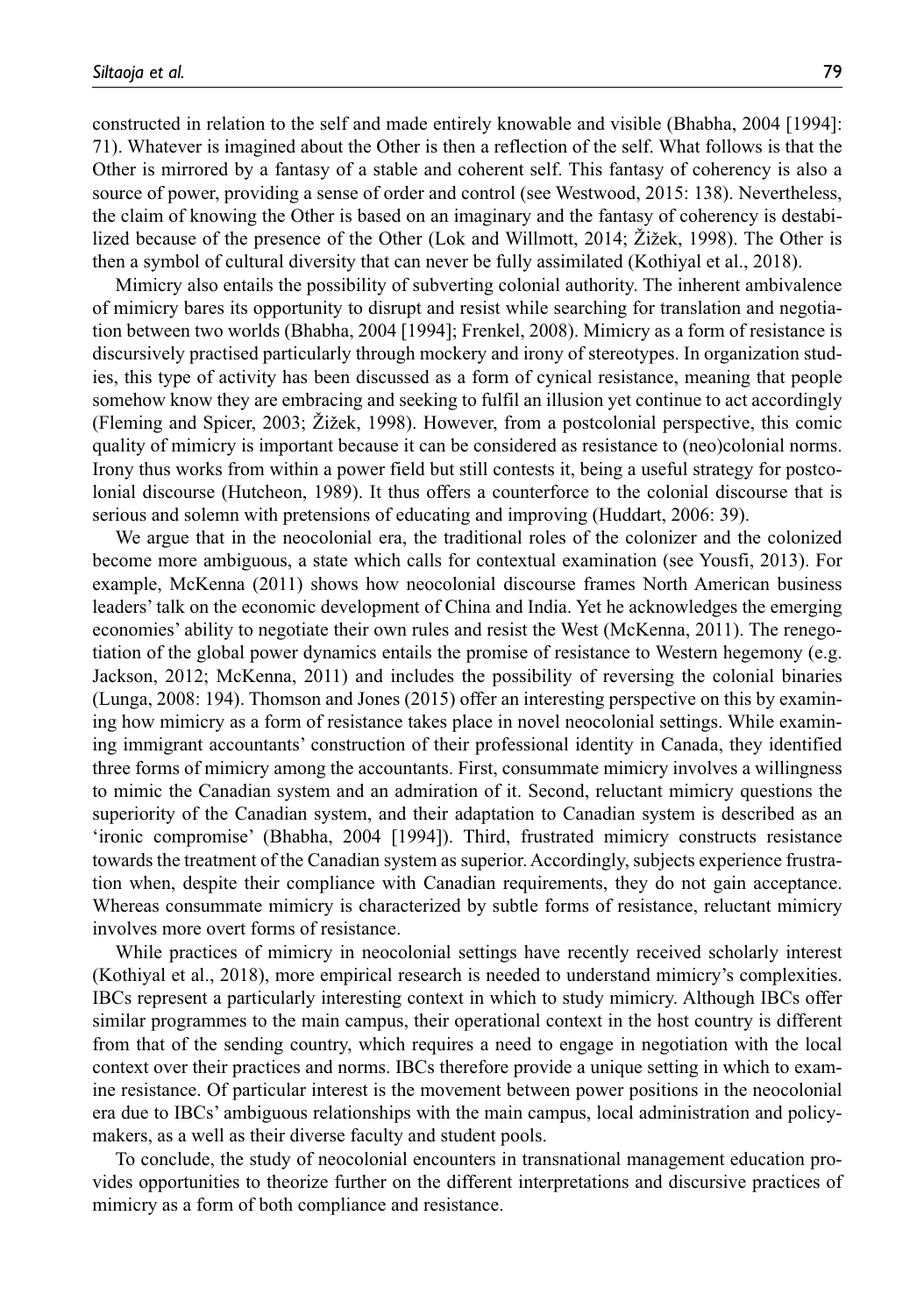#### **The case context**

The federation of the UAE consists of seven Emirates, the most renowned ones being the Emirates of Dubai and Abu Dhabi. Before its formation in 1971, the UAE was known as the Trucial States. Due to its strategic location between the East and the West, the area has been of interest to various colonial powers, most notably the British in the 19th century (Abdullah, 2007; Burden-Leahy, 2009). After the discovery and subsequent start of commercial oil production in the 1960s and the withdrawal of the British from the Gulf, the UAE has become an increasingly important part of the neocolonial world order. During the past two decades, the UAE has emerged as a global centre of finance and business, which has initiated new political and economic interests in the area and has attracted a massive number of expatriate workers and multinational corporations. Out of the country's total population of around 9 million, expatriates make up about 88% of the total population, according to United Nations' data (CIA World Factbook, 2017). The largest expatriate ethnic groups consist of immigrants from India, Pakistan, Bangladesh, Egypt and the Philippines.

Since the establishment of the UAE, its leaders have had a rather pro-Western mindset in their international relations and the development of the country. Examples of these include joining supranational organizations such as the World Bank, defence agreements with the West (most notably the United States) and the diversification of its economy away from oil to new sectors with the help of multinational corporations (Almezaini, 2012). UAE's economy is nowadays increasingly built around selected businesses, namely, international trade and logistics, banking and financial services, tourism, real estate, manufacturing and construction (Hvidt, 2009). Multinational corporations have been lured to operate in the country's numerous free-trade zones where organizations enjoy complete foreign ownership and zero taxes (Hvidt, 2009). Examples of these include the establishment of the Dubai Internet City free zone in 1999 to host IT companies such as IBM, Google and 3M, followed by the establishment of Dubai Media City in 2000 (a free zone for news agencies and publications) that hosts, for example, CNBC Arabia. Moreover, Dubai International Financial Centre (DIFC) has, since its establishment in 2005, been home to global investment banks and financial services companies such as Credit Suisse, Merrill Lynch and Standard Chartered, as well as to the Big Four consultancy companies (Deloitte, PwC, Ernst & Young, and KPMG). The DIFC has also attracted renowned business schools such as London Business School and Cass Business School.

There are also two education free zones serving Dubai's drive to build a knowledge economy: Dubai International Academic City (established in 2005) and Dubai Knowledge Park (formerly known as Knowledge Village, established in 2003), which host IBCs and training companies. Operationally, IBCs are recruited as business partners of the free-zone authority, which ensures that all programmes offered are similar to those offered at the main campus.

The growth in demand for higher education in the UAE mirrors its economic development and embeddedness to global markets (Alajoutsijärvi et al., 2013, 2014). For example, during the past 30 years, the number of universities in Dubai has grown from 3 to 62, including 33 international universities (KHDA, 2017). The unique characteristics of UAE's education and business sectors have also facilitated the growth of IBCs in the country, which have benefited not only from the presence of multinational corporations that seek employees with international degrees but also from the fact that UAE's three federal higher education institutions cater only for local Emirati students. Hence, expatriate students, along with those local students who want international degrees (or who are not admitted to the public institutions), rely on the private sector institutions, which include both IBCs and local private institutions.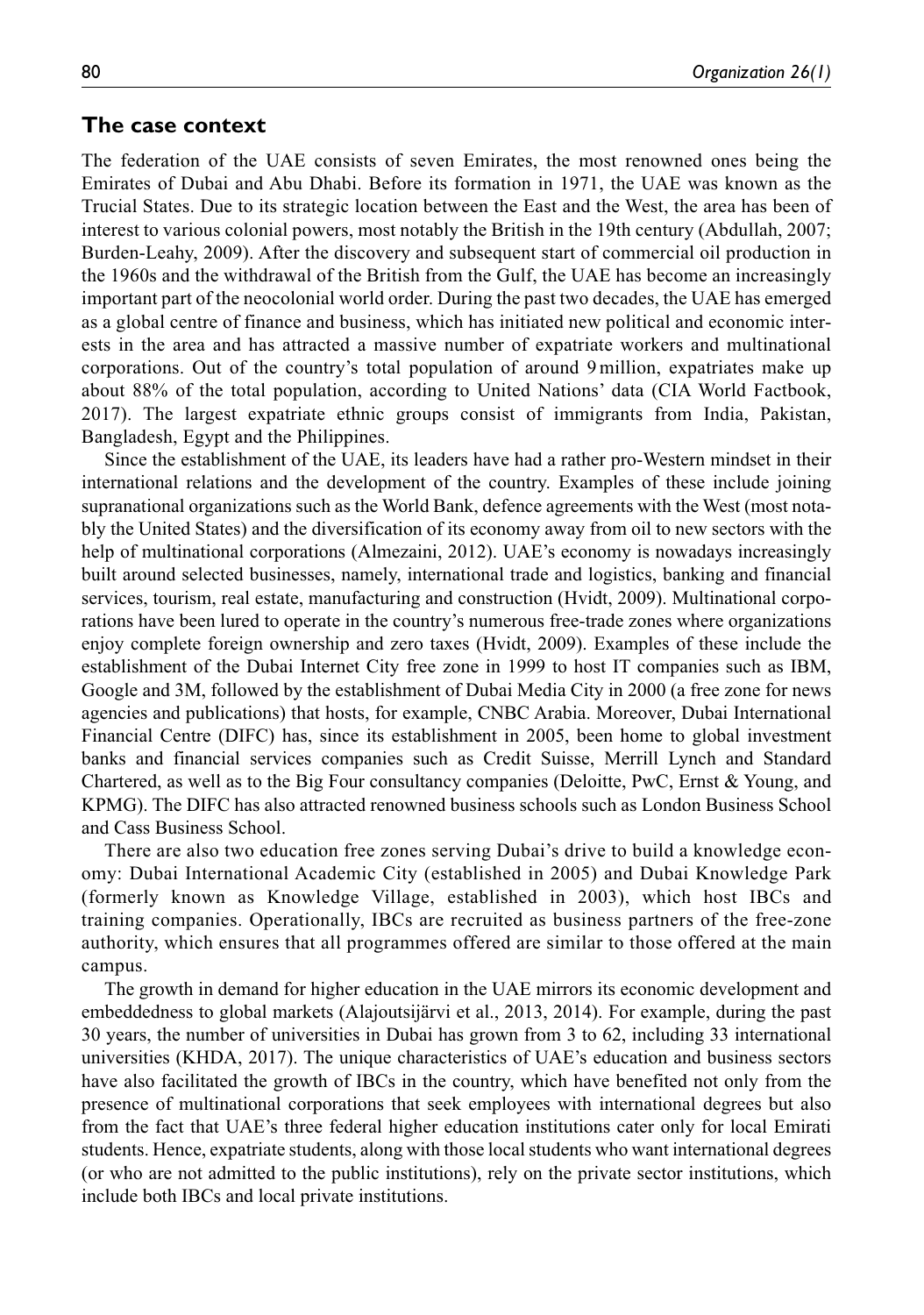#### **Research materials and analysis**

We focus on IBCs that have a physical presence in the UAE and offer (Executive) Master of Business Administration (EMBA/MBA) programmes and Bachelor of Business Administration (BBA) programmes. Online programmes, along with licensed/franchised programmes offered by local institutions, were excluded from our sample. Our research materials consisted of field research (during 2011–2016) that focused on 20 business-school IBCs in UAE (the majority from the United Kingdom, United States, Australia, India and Pakistan; see Appendix 1). The materials were collected through student recruitment events (see Appendix 2), campus visits and interviews (conducted with 18 IBC professors, six members of senior staff and four education policy experts of different nationalities). Promotional materials used by IBCs (online and printed) were also examined.

The interview participants were chosen based on having served in the UAE for an extended period and were thus familiar with the local culture, higher education context and IBCs. Twentysix of the interviewees were expatriates of different backgrounds (Western, Asian and Arab), and two were locals (see Appendix 3). The interviews were conducted in English in a semi-structured format, with questions drawn from a number of focus areas. The interviewees first described their current and previous positions, roles and responsibilities, their time spent in the UAE (if expatriates) and their reflections on the role of higher education, particularly IBCs. Education policy experts were asked to share their views on what role IBCs play in the UAE to understand the purpose they serve in the local market. Faculty and senior staff interviewees were asked to reflect on the type of knowledge their institutions provide (e.g. what theories, textbooks and teaching methods are used) as well as their encounters with students and the possible struggles in being middlemen in the transfer of world-class management education.

To make sense of the power relations in postcolonial spaces, scholars must reflect also on their own impact upon the conversations and their interpretations (Ulus, 2015). Who are we as Western, Scandinavian women to discuss and interpret conversations and interactions between people in such settings, and what kind of biases do we inherently have? We pondered the influence of our own cultural background on the collection of the research material as well as on its analysis. Looking back at the interview process, the one who performed the interviews has the benefit of having lived and worked in the UAE for the past 7 years. She marks how it was easier to establish rapport with Western interviewees because the interviewer is also a 'White person from the West', and this seemingly made the interviewees more comfortable to open up to a 'peer' and share their experiences. However, this 'whiteness' may have had the opposite effect when interviewing non-Westerners. Although some local participants were rather open as well and shared their critical views on general matters, a number of interviews proved to be more challenging. As the interviewer was not able to develop rapport similarly with some non-Westerners, it was difficult occasionally to go beyond official type of organizational discourse.

Our cultural background also provided an interesting backdrop for analysis of the research materials. Because we come from a highly egalitarian Nordic society, it struck us how power asymmetries were a part of how some people talked but which were, however, completely absent in some interviews. Furthermore, the knowledge one of us had about the UAE context proved crucial in the interpretation of the research materials.

Our research approach is discourse analysis, a methodology in contemporary higher education research and postcolonial studies that employs documentary analysis, interviews and observation as its main methods (Tight, 2012; Ulus, 2015). Our discursive analysis on how colonial power is exercised through discourse and the construction of colonial subjects (Bhabha, 2004 [1994]: 96) is informed by an understanding of discourse as collections of interrelated texts and practices that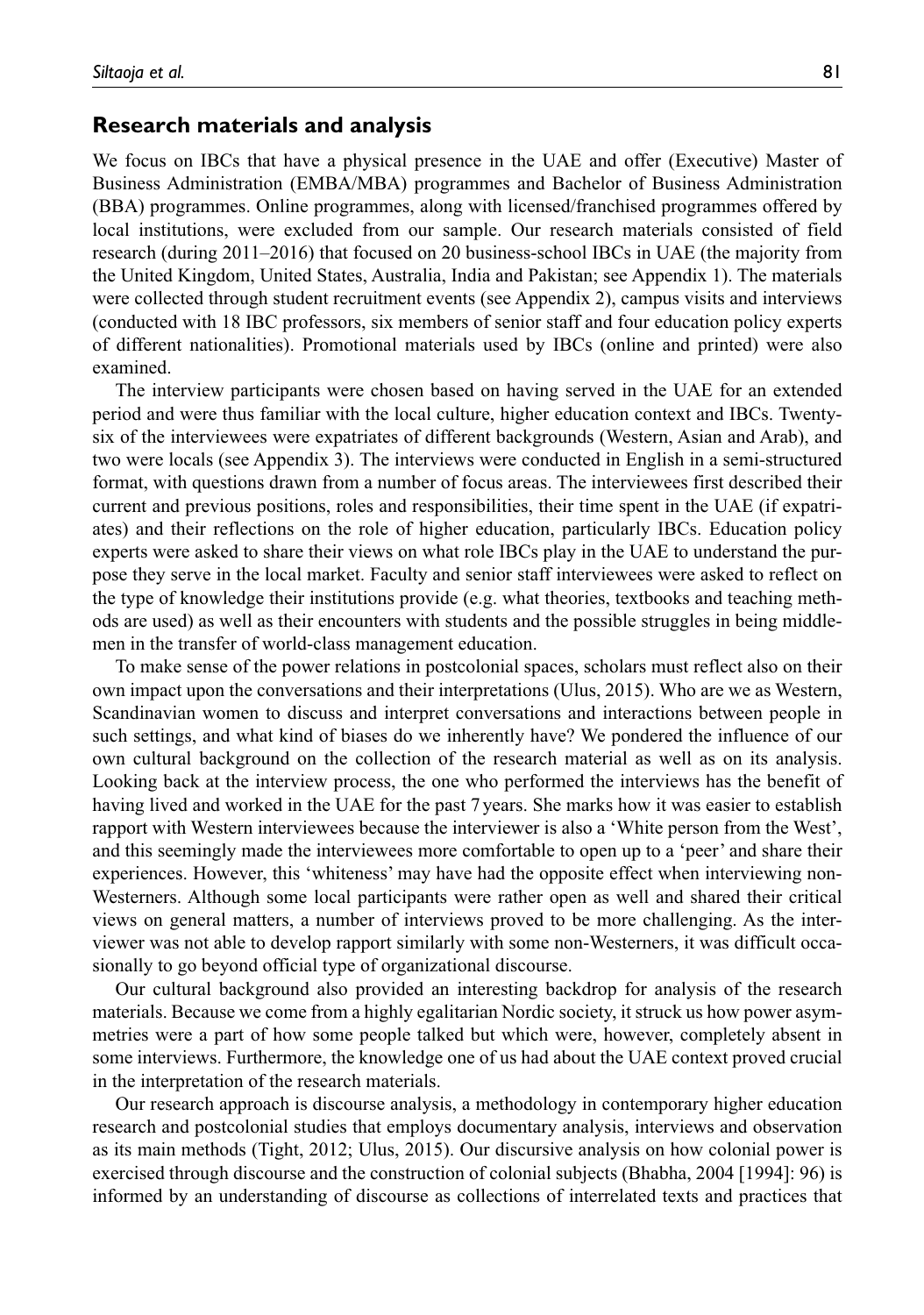'systematically form the object of which they speak' (Foucault, 1972: 49) and of how individuals then participate and (re)produce the discursive practices that are the condition and consequence of power relations. The discursive perspective adopted in this study acknowledges the discursive construction of reality as a power struggle. By struggle, we mean promoting the construction of certain types of knowledge while rejecting and resisting alternative types of knowledge, thus producing particular meanings and power relations (Hardy and Thomas, 2014).

Our data analysis involved two distinct phases. The first phase began with an examination of the marketing materials of the case IBCs in order to understand how the organizations present themselves on the local market. We focused on how the discourse in visual and textual material sought to (re)produce global identities for schools by drawing on the ideals of supposed world-class institutions and new knowledge creation in local contexts. We approached the marketing material from a multimodal perspective by treating the imagery (i.e. photographs) in the marketing brochures and on websites as visual narratives applied to reinforce the discursive practice (Wodak and Chilton, 2005). We were guided by two questions: (1) What kind of value does this institution claim to offer its students? (2) How is this accomplished textually and visually? We focused on the IBCs' claims regarding reputation, rationale and purpose; claims regarding orientation (whether teaching or research-focused), the faculty and student profiles; and how the aspirational language of the branch is aligned with the world-class discourse.

Most of the schools represent themselves as 'world-class, global institutions' by referencing the hallmarks and standards of one specific university model – the so-called elite research-based universities of the Western world – and by claiming to engage in new hybrid knowledge production in the host country. The schools portray themselves as having world-class staff, students, facilities and research. These references are mainly combined with value-adding phrases such as having a 'quality US degree', 'high quality British degree', 'top notch accredited UK degree' or 'quality Australian-based education'. Vocabulary such as 'international reputation for excellence in teaching, research and student satisfaction', 'international accreditation' and 'critical and free thinking' are commonly used to signal the quality of the institution's offerings, simultaneously implying that world-class institutions are not bound to any ideologies. Schools further utilize imagery that signals their international nature. These include presenting a diversity of people in their brochures to represent their multiculturalism, images of prestigious-looking campus buildings and scenery (usually of the main campus in the home country), as well as by using images of iconic landmarks (e.g. Big Ben or the Statue of Liberty). According to our view, these qualities can be considered particularly relevant for IBCs. Since the IBCs operate in remote locations, the use of strategic symbols and imagery becomes a necessity for creating a feeling of authenticity. Most IBCs lack proper physical infrastructure and typically operate from small, rented premises with majority of the staff recruited locally, meaning an 'authentic feeling' is recreated through imagery that aims to associate the IBC with the country-of-origin rather than its operational context.

The rhetorical claims that position IBCs as world-class actors then became a starting point for our second phase – the analysis of our interview materials. We approached the concept of worldclass as a discourse and examined how it plays a part in educational neocolonialism through which the assumed ideas of transferring the image of global world-class education collide with Western and local norms. We were interested in how the interviewed people represented the role and purpose of IBCs in the UAE and what kinds of struggles their activities as foreign institutions involved locally. We organized the data into themes that were grouped as follows: (1) world-class university and how IBCs are constructed as such actors, (2) pedagogical experiences (e.g. curricula in teaching, research and other activities performed by IBCs in the local context), and (3) confrontations with practices in operations. After categorizing relevant material into these three themes, we analysed how interviewees talked about the interactions of IBCs with the local community and the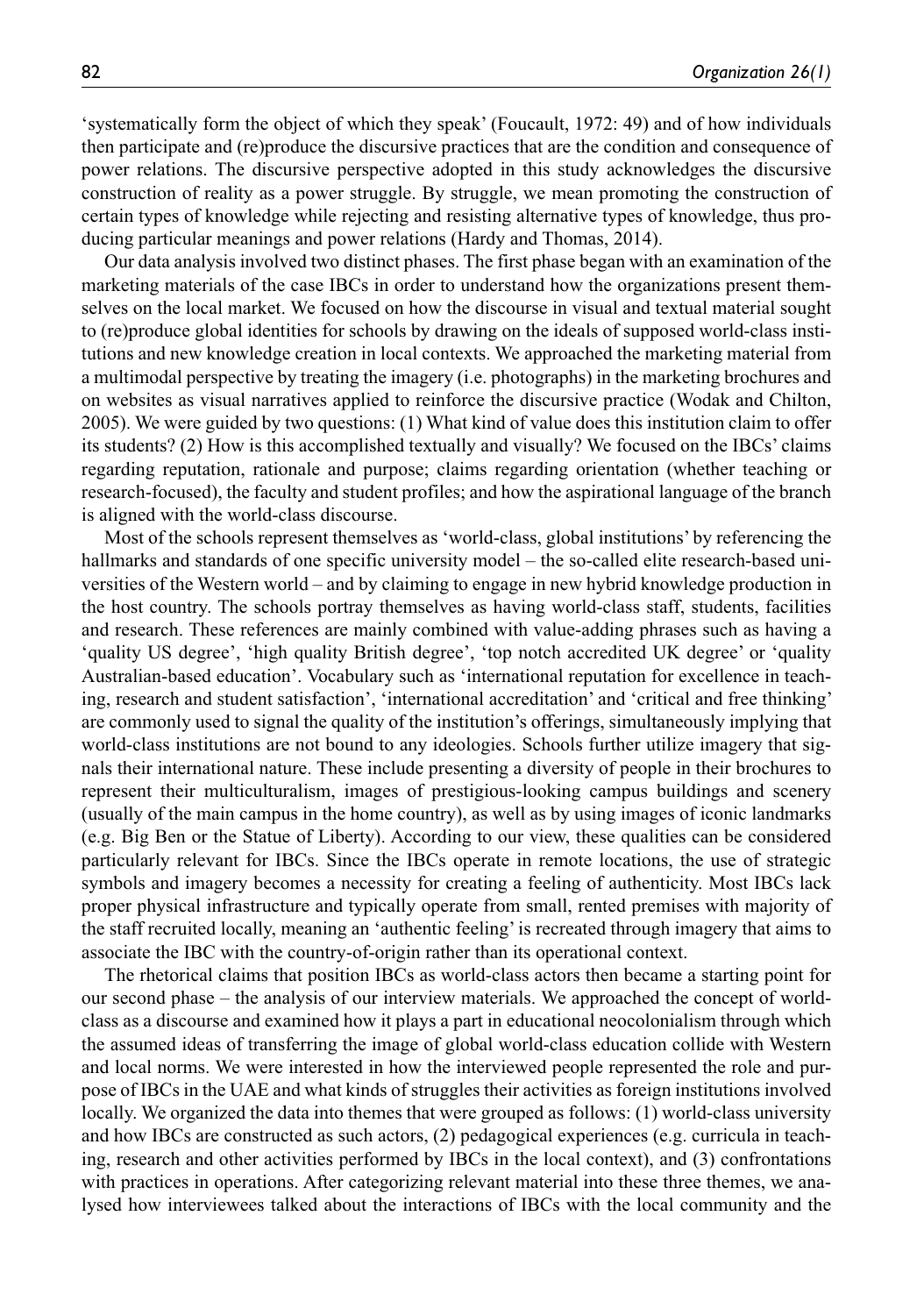outcomes produced in the local context. In practice, we read the research material analysing how the activities and interactions are described (what they are doing) and legitimized (justifications for doing or not doing things in a certain way). We found out that on the organizational level, identification with the world-class image was constructed as a somewhat smooth process.

In the second phase, we focused on a number of interview extracts which offered insights on Western faculty members' discursive practices of mimicry and resistance over IBCs' practices, linking our analysis to previous research on postcolonial analysis. The reason for such a selective choice was supported by our empirical material in which non-Western people remained silent about the power asymmetries in daily encounters. Thus, in the interviews, the non-Western faculty members reproduced the official discourse of the schools, which naturally tells something about the power relations at site. As we pondered earlier, they might have remained silent because the interviewer was a Western person or opening up in an interview is not a 'cultural habit'. Second, they might have been afraid of potential outcomes that criticism towards the practices might cause, as trust was not easily established during some of the interviews. The two local Emirati representatives who were critical about IBCs did not, however, engage in teaching activities and were not thus talking about daily activities in the schools. The Western respondents, however, were both contesting and supporting the idea of a need to adapt to the Western knowledge regime and practices from the main campus. We therefore examined in more detail how Western faculty members' discourse reflected, on the one hand, the desire, motivation and even necessity of lending a global (i.e. Western) identity to the IBCs versus contesting the very idea of it. Drawing on the idea presented in Thomson and Jones (2015) of identifying different empirical forms of mimicry and resistance, we reconstructed three discursive practices of mimicry individuals engaged with in the IBC context: *cynical, bounded* and *failed.* Whereas the first form was used to resist copying of the Western practices, the latter two were mobilized to resist one's own Othering and lack of power, resulting in enforcement of Western ideals.

We present our findings in the following two main sections. We first elaborate the engagement with the world-class ideals in the schools' public discourse and in the interviews with all participants. Second, we elaborate how these tensions result in onsite resistance and various discursive constructions of mimicry.

### **Findings**

#### *Organizational identification to world-class ideals*

As we analysed the IBCs' public discourse from their marketing materials and sales arguments, we discovered that the schools explicitly deployed the term *world-class* in their marketing, claiming to possess, for example, 'world-class infrastructure' (Amity University, India) and 'world-class curriculum and faculty' (BITS Pilani, India). The example from the marketing materials further illustrates this:

Today, we (Hult Business School, US) are the world's most international business school. We have locations in six of the world's most influential business capitals, degree programs engineered to enable students to move between locations, a student body representing more than 140 nationalities, and a worldclass faculty that combines global experience with local expertise.

Constructing the IBCs as something superior is a typical strategy to build the prestige of IBCs (Lane, 2011), and this can be seen in the above quote where the school represents itself as the 'most international' school operating in the 'most influential business capitals'. More specifically, we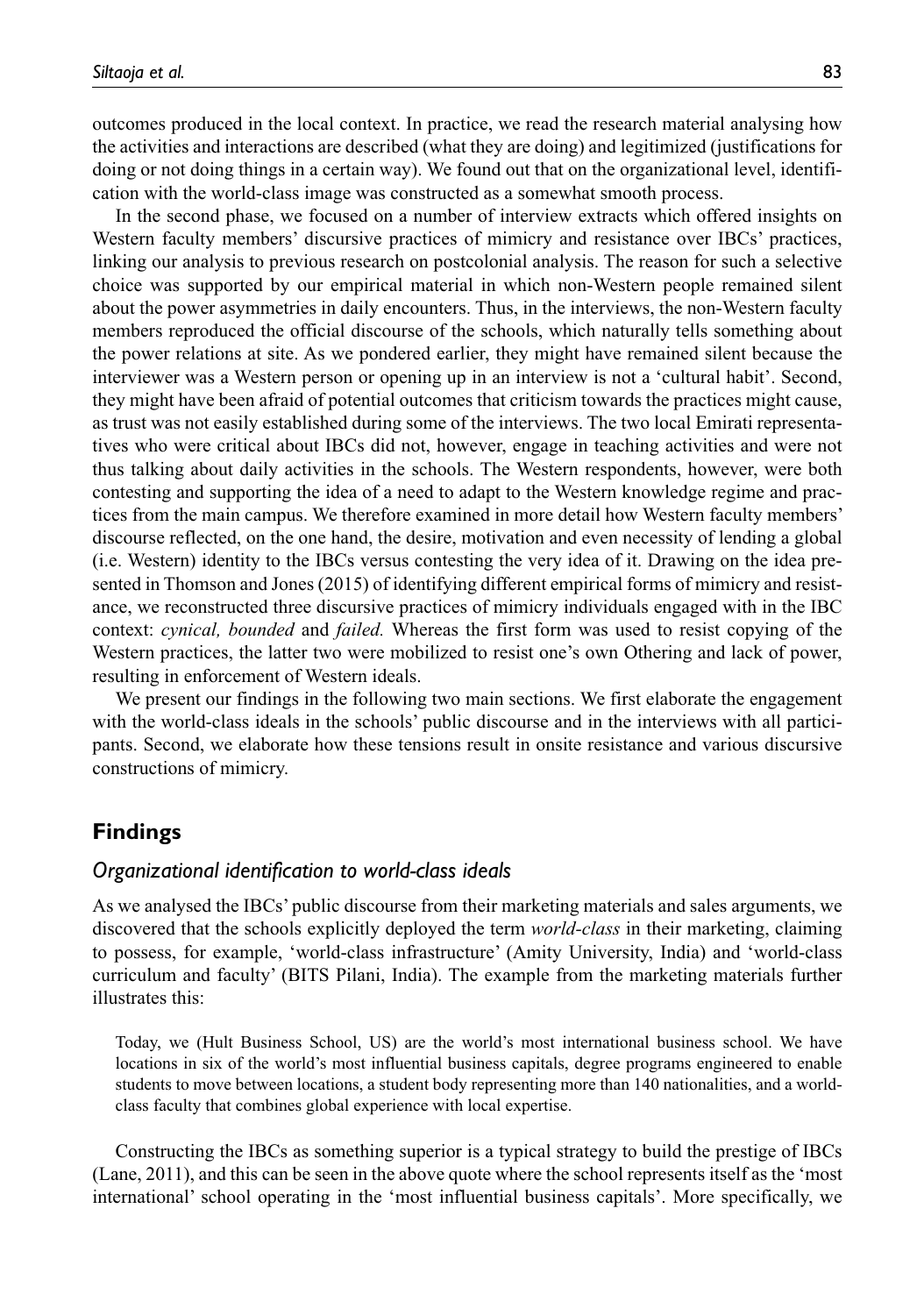found that the world-class discourse used by IBCs specifically meant a global, multicultural and hybrid approach. By portraying an image embracing diversity, multinationalism and global mobility, the IBC addresses different audiences and invites participation of the locals and hybrid knowledge production ('more than 140 nationalities', combining 'global experience with local expertise'). Multiculturalism and diversity were crucial attributes of a world-class university, whereas the more traditionally used measures such as publications, research orientation or student-to-staff ratio of the IBCs are not emphasized. Rather, the schools accentuated their ability to cater for both local and international business:

Manchester Business School has a global reputation for innovative and influential teaching and research, which impacts business on a local, national and international level. We call this Original Thinking Applied.

The use of capital letters in the phrase 'Original Thinking Applied' constructs the world-class institution through imagery of a somehow extended, improved version of the original. Thus, buying into the world-class idea promises the fullest possible experience available. References to 'international' and 'global' recognition illustrate how the tropes of globalization are utilized to build the schools' public image. However, what exactly constitutes 'world-class' remains open for different interpretations because the ambivalence and indeterminacy leave room for rearticulation of reality and desire (see Bhabha, 2004 [1994]). It is through this character that the institutions provide a fantasy of inclusion and the possibility for the Others to join the exclusive world-class experience.

Our examination of the IBC faculty and education policy experts' descriptions of the worldclass organization illustrates how transferring world-class education rested on the taken-for-granted assumption that the 'fantasy' sells:

It [diploma] doesn't say anything about that the courses are taken in Dubai. It looks like the students graduated from New York. And it sells. I would say that 99% of our students come to us because they want that degree from the US. That is a great thing for us. […] We keep using the unique selling point all the time when promoting ourselves: the main campus in New York. Our standards are from there. We very often lie that our faculty comes from New York, although they only come to teach certain master's programme courses. Of course we say we have world-renowned faculty teaching here [laughing], but it's just regular faculty at the end of the day. It's like anywhere else in the world. (Faculty member, Western)

The above quotation describes a practice of obscuring the location where the degree was originally earned. Such a construction contributes to the assumed assumptions of a Western education as more desirable than a non-Western one. The transferring of world-class education in a global outfit is fused with instrumental value that allows the Others to buy into the fantasy of becoming included in the group of world-class institutions. Regardless of the use of inclusive concepts such as *global* in the public discourse, interviews with faculty and policy experts showed that the institutions capitalize on the perceived reputation of the main campus and being Western.

Moreover, contrary to the high-end claims in marketing materials that emphasize the worldclass institutions' willingness and desire to attract multicultural students, the schools' representatives painted a different scenario, where students of different nationalities are categorized and ranked on the basis of how they can add positively to the schools' global reputations. For example, the quotation below is from an Indian institution that has branded itself as Australian:

We are of Indian origin but we offer degrees from Australia ... Our focus is right now on Indian students because we are in the initial phase of our brand building, but this FT (Financial Times) ranking has already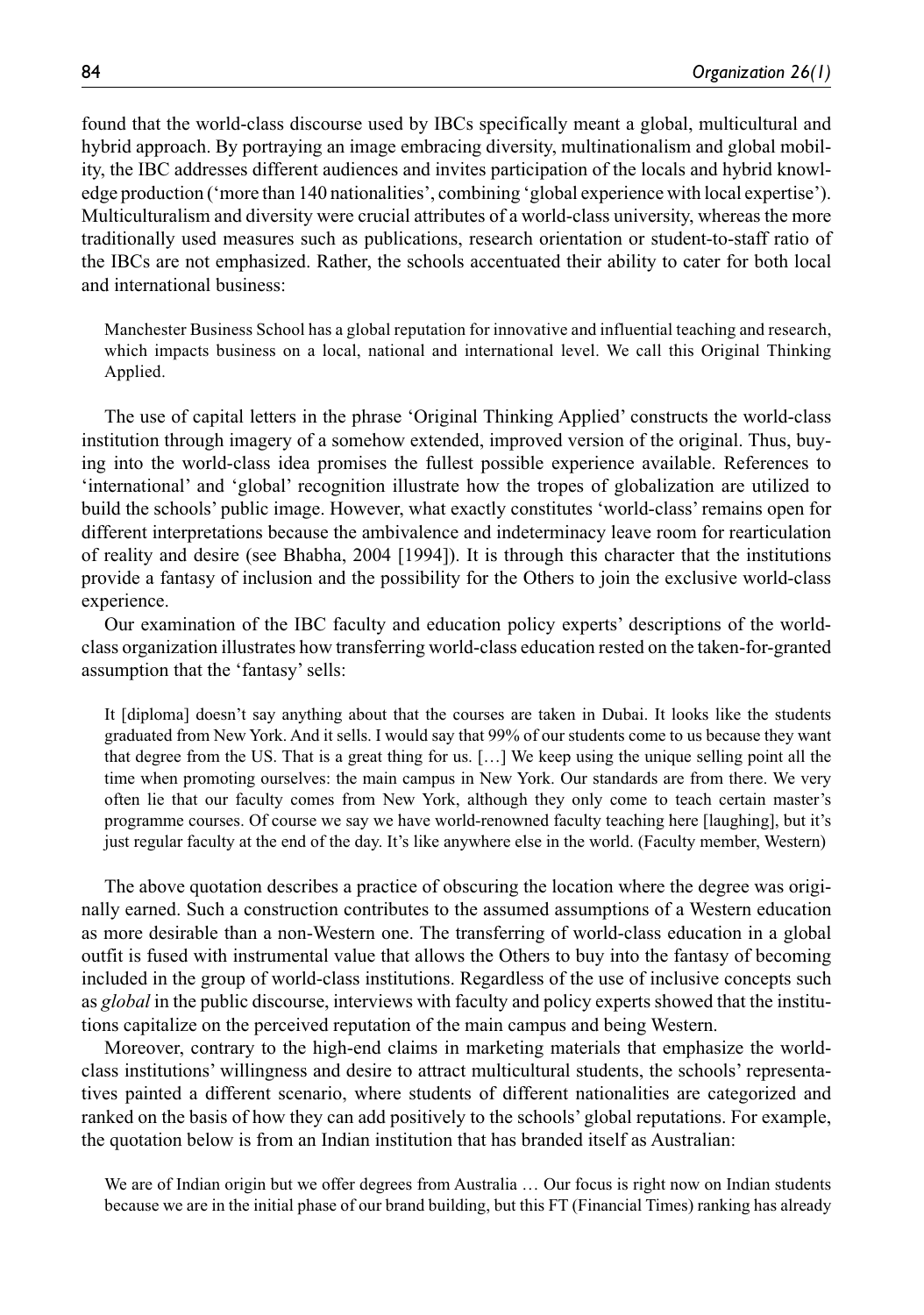helped us to attract foreign students. Until now, we had no identity. Now, after last year's ranking, we have a global identity. I think we will attract more international students. (Programme coordinator, Asian)

In the above quote, it appears that anything Anglo-American (whether the ranking agency or the country of the degree certificate) is utilized metonymically to signal quality and prestige, which legitimizes Western institutions' status as the point of reference for the rest. This emphasizes how social evaluations produced by external parties form the basis of identification, which in turn enforces organizational mimicry of what is viewed as Western in how to become acknowledged and valued. A Western identity thus bears instrumental value for IBCs.

What constitutes a world-class institution is, however, constructed in a deculturalized (global) and depoliticized (open for all) manner without explicit Western connotations in the marketing materials. In the following section, we show how such ideals become a matter of dispute and resistance.

*Resistance on site: three faces of mimicry.* The starting point of postcolonial theory is that colonialism is never all-encompassing: where there is power, there is resistance. Although the organizationlevel discourse constructs Western assimilation as a rather unproblematic phenomenon, the descriptions of the mundane life in IBCs bring forth the tensions in upholding the world-class fantasy.

*Cynical mimicry.* In cynical mimicry, the very ideals of what constitutes world-class education and how the knowledge from the West is transferred to IBCs are contested but nonetheless performed. Resistance mainly shows through expression of frustration and irony, which has little power to shape the actual practices. The faculty members constructed themselves as being restricted by the content and regulations that originate from the main campus, which in effect causes fragmentation with their own identification as teachers and faculty members at the site. Thus, the teachers, as well as students on the receiving side, are constructed as being forced to comply with the externally espoused practices (set by the main campus as well as local authorities) and its Western content. The faculty members recounted examples of classroom situations that illustrate the paradoxes related to teaching a so-called 'universal' curricula. One Western faculty member recalls the following example:

I had to lecture about labour unions, based on the US management book and the ready-made slide set. I felt really embarrassed to lecture on this topic because this country doesn't even have labour unions, they are forbidden by law. Why should I even teach practices that are not part of this society? But I had no choice because we are not allowed to change the content. We have to deliver the approved, standardized material. To make any changes to the content would require permission from the higher authorities. (Faculty member, Western)

As the quote above illustrates, cynical mimicry is used to mobilize subjects' experiences of discomfort over the imposed restrictions that do not allow local modification. The world-class fantasy operates as an invisible power that calls upon the imposing of standardized practices and enforces Western hegemony. This is in stark contrast with IBCs' promotional materials that highlight the creation of new, locally relevant knowledge. Even when some of the Western management concepts do not resonate with the students' cultural understanding, they are nevertheless used as the standards of management education. The following quotation is from a Western professor who shared her experiences with the complexities in teaching Anglo-American management theories and topics that are not part of the UAE's cultural context or which may clash with students' own experiences: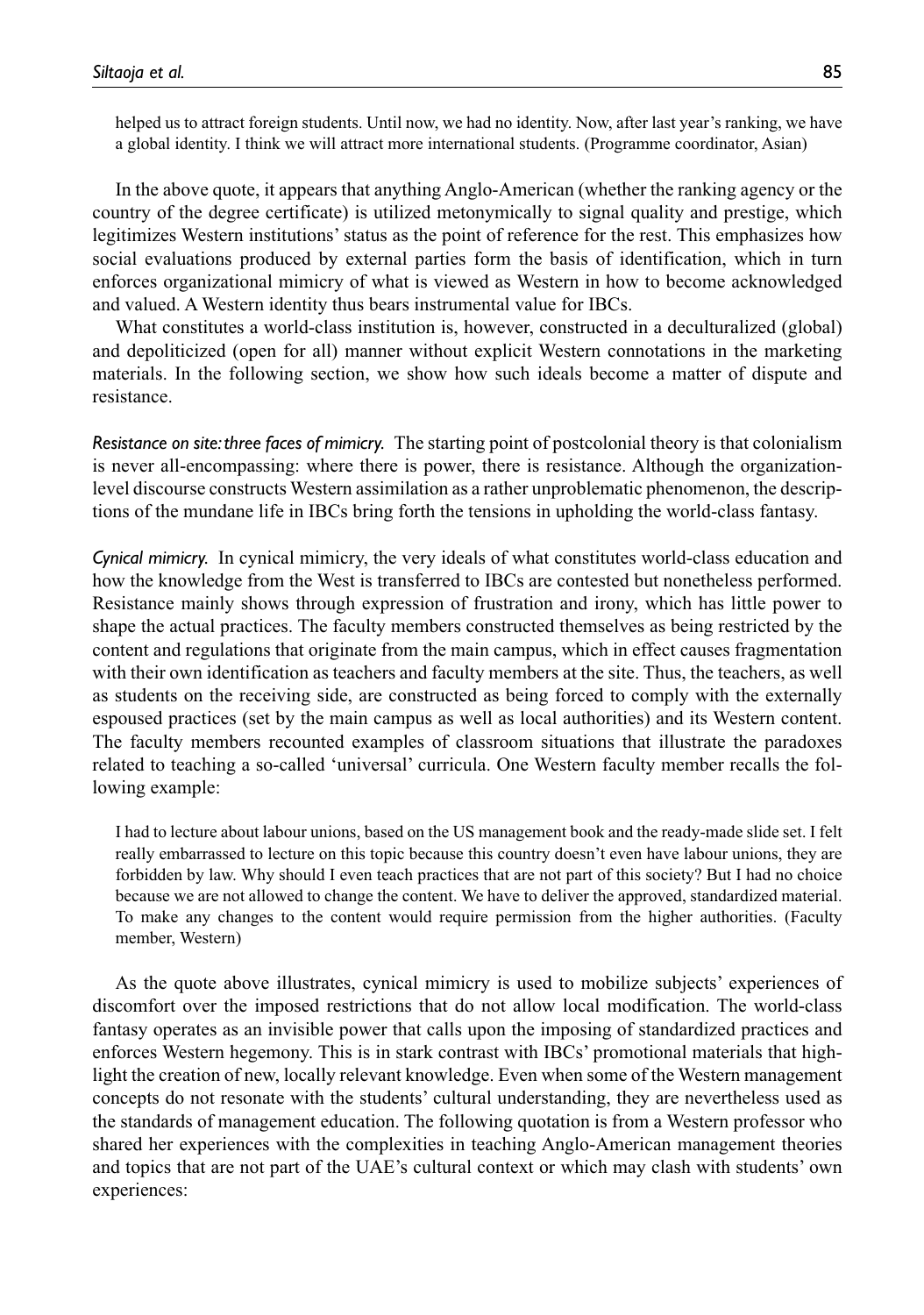We are teaching American textbooks and sometimes the students don't agree with the concepts that we have there…such as ethics, corporate social responsibility or philanthropy, or democratic leadership style. Any ethical leadership style is non-existent for them, or the value of employees. I've been struggling for these past four years to make students believe the Western management concepts. They don't believe in team-based work. They think individuals work better than teams. They ask me [before the final exams], 'What should I write – the stuff that you teach or what I believe in?' I tell them to do both. Students have told me politely and in a joking manner that I'm teaching them Western management education but that it doesn't work in the Middle East. I've struggled throughout these years to teach those humanistic management concepts that we have in Europe and the US as well. I try to teach it through proactive ways. I have to prove that a more humanistic leadership style is actually bringing better results than controlbased leadership. And they just look at me in a funny way. They are saying, 'Miss, you are never going to be a good leader in this country'. I have had Egyptian students telling me, 'You could never be a good leader, you could never be a president in Egypt. Number one, you are a woman. Number two, you are not going to be taken seriously if you are too nice to your employees'. (Faculty member, Western)

The laconic example above structures irrationality as a part of the IBCs' actions. The teacher views herself as being bounded to the obligatory requirements of teaching Western management concepts to the students. However, the students do not absorb these ideas in unquestioned ways, which shows how such ideas are not neutral. The story thus explicates who holds authority in the classroom – as the teacher must deliver standardized content approved by the local administrators and the main campus and the students pass the course by answering in a manner that complies with the content. The students' and teachers' reflexivity to jointly unravel the delivered knowledge is thus constrained by relations of power and domination, resulting in an ironic compromise on behalf of the teacher ('I tell them to do both') and ridiculed approval on behalf of the students ('You could never be a good leader, you could never be a president in Egypt'). The influence of mimicry on the authority of Western management discourse is partially destabilizing because through repetition it encourages mockery (see Bhabha, 2004 [1994]). Accordingly, the students use the same tactic when resisting Western ideas and theories taught as some kind of universal truth but which do not fit their worldview. A situation in which the teachers lack power to exercise other means of resistance, ridicule or 'ironic compromise' (Bhabha, 2004 [1994]) offers a possibility to construct a coping strategy with the restrictions and expectations of the job.

Interviewees also acknowledged that they use primarily Western textbooks at the IBCs. Although some textbooks may have 'Arab world editions', the content is changed only superficially (e.g. changing the names of case study companies to local ones), but the foundational issues and the epistemology of the knowledge remain Western. This supports the notion by Fougère and Moulettes (2012), Frenkel (2008) and Nkomo (2011) that the use of Anglo-American textbooks, theories and methods in management education delegitimizes and excludes knowledge developed outside of the West.

In addition to the critique of the one-directional, and uncritical, transfer process of Western educational content, the interviewees also ridiculed the replication of cultural features into different host cultures. Examples featured so-called pseudo-events (Alvesson, 2013), referring to the idealization of ceremonies and symbols from the dominant Western academic system and how they are brought in to enforce the ideals of what (global) academic environment should look like, as highlighted below:

We have pictures of the main campus on our walls. We have their [home campus] mascot walking around at every single event and that is very meaningless because students don't understand it. Why do we have it? They don't have them [mascots] in the Middle East; they don't have them in Europe. I don't understand why we have this stupid animal character. What does it represent? We don't have a hockey team or sports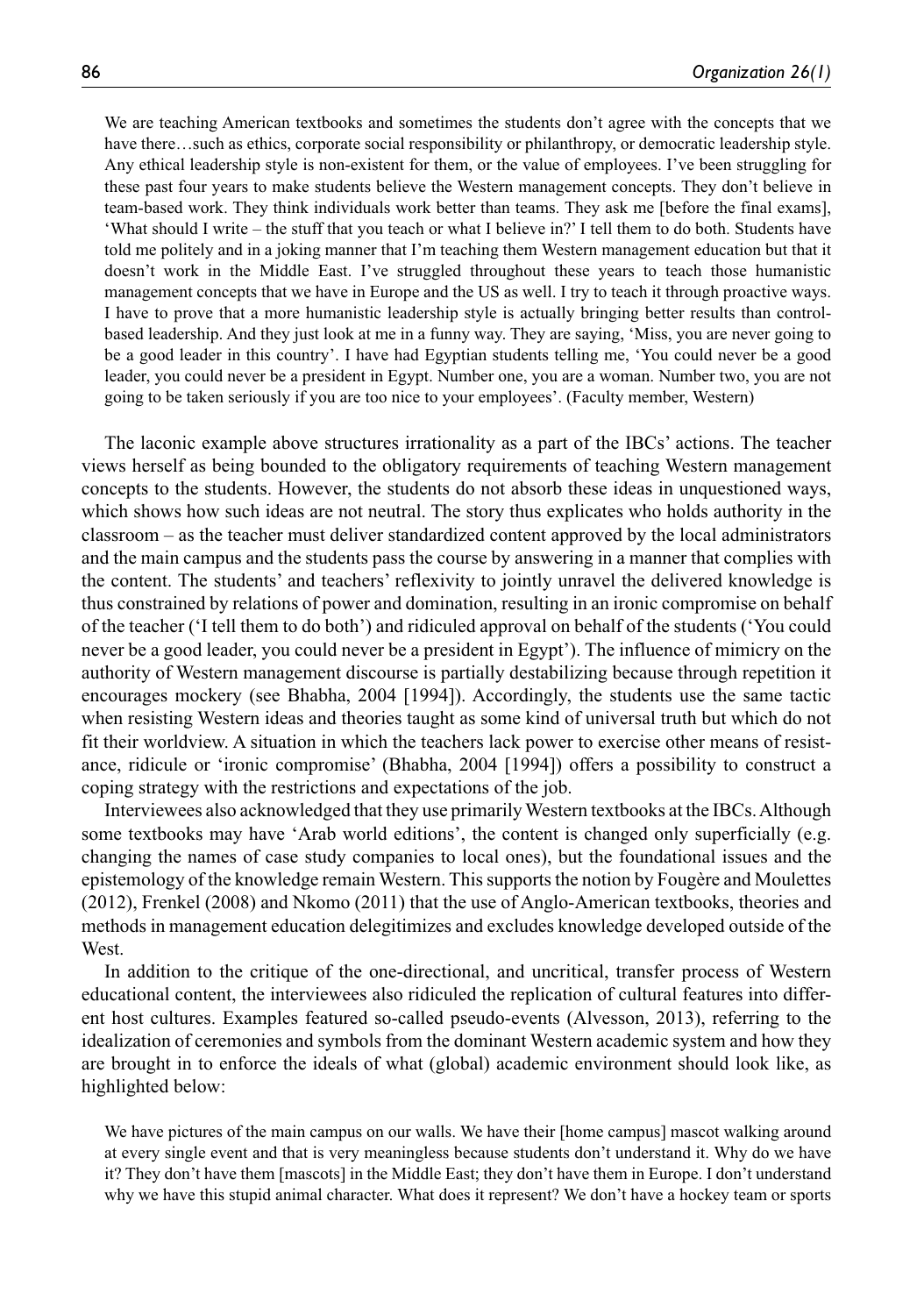teams; we don't have that American atmosphere. We are trying our best to recruit a student activities coordinator who will somehow try to create that American atmosphere. At the same time, we have Arabic top management that just really doesn't want all those very American activities. We even have a dress code. Our students are not allowed to display affection towards each other in the corridors or in the library. At the same time, we emphasize that this is a religious country, this is an Arabic, Islamic country that has certain rules we need to follow. So how exactly do we combine those two worlds? (Faculty member, Western)

In the above quote, we see how the Western faculty member assumes the position of speaking for the Other, hence resisting on their behalf. The faculty member contests the credibility of the fantasy and exemplifies the paradoxical actions of the IBC in its attempts to infuse American essence despite the resistance from top management and realization of their collision with local norms. Accordingly, the faculty member describes her own confusion with the power struggles of two colliding cultures, as she struggles to identify herself with both the local context and the home campus. The faculty member's discourse produces a spatial difference between 'ours' and 'theirs', which embodies not only geographical boundaries but also 'accompanies the social, ethnic, and cultural ones' (Said, 2003: 54). As a result, the location of the IBC in the Arab country becomes represented as the 'ontological Other' (Prasad, 1997: 303), with the effect of boundary-making rather than boundary-breaking. Thus, norms and values of both or even multiple cultures are constructed as co-existing in IBCs but not as merging, nor are they necessarily replaced with new ones (see also Murphy, 2008). From this perspective, the meeting of the cultures becomes represented as being in a state of impasse: 'How exactly do we combine these two worlds?'

*Bounded mimicry.* In *bounded mimicry*, the faculty members recount their challenges as the perceived carriers of Western practices: they themselves become the Others and targets of the use of power in the local context. What results from this is that the Western faculty engages in essentialist discourse (e.g. 'Arabs are …', 'Westerners are …'). The teacher's quote below exemplifies the coercive use of power he has encountered as a Westerner:

I've heard this a number of times that they [Arab students] think about us Westerners 'Who do you think you are failing me? You can't come here and tell me I'm not good enough'. This is true and this is why they [university managers] would rather take Indians than Westerners [as faculty members]. What happens then when there are any disputes is that they sack us on the basis that you can always go home. They just don't care. (Faculty member, Western)

By illustrating the complexity of the meeting between cultures and traditions, the Arab students and the school's local management are presented in opposition to the Western faculty members through categorical oppositions. Western faculty members construct a sense of threat which 'forces' them to comply with the local norms. The situation is, thus, perceived as being about hierarchical power relations that result in us-versus-them constructions. In this way, the cultural background is mobilized in an essentialist sense that determines who supports the same or different cause. By trying to reconstruct a valued sense of self, they engage in 'good teacher discourse' according to which they are enthusiastic about their subject, deliver stimulating lectures, treat students in a 'proper' way and welcome questions and discussion (see Harvey, 2006):

They [students] absolutely love us [Westerners] as teachers. Well, there are two sides of the story when it comes to being a teacher. From one hand they would prefer to have Western teachers. I've heard from countless sources that 'if they are going to replace you with an Arab, we [students] are going to leave'. Being a good teacher doesn't mean that you are the favorite of the top management. The fact that you have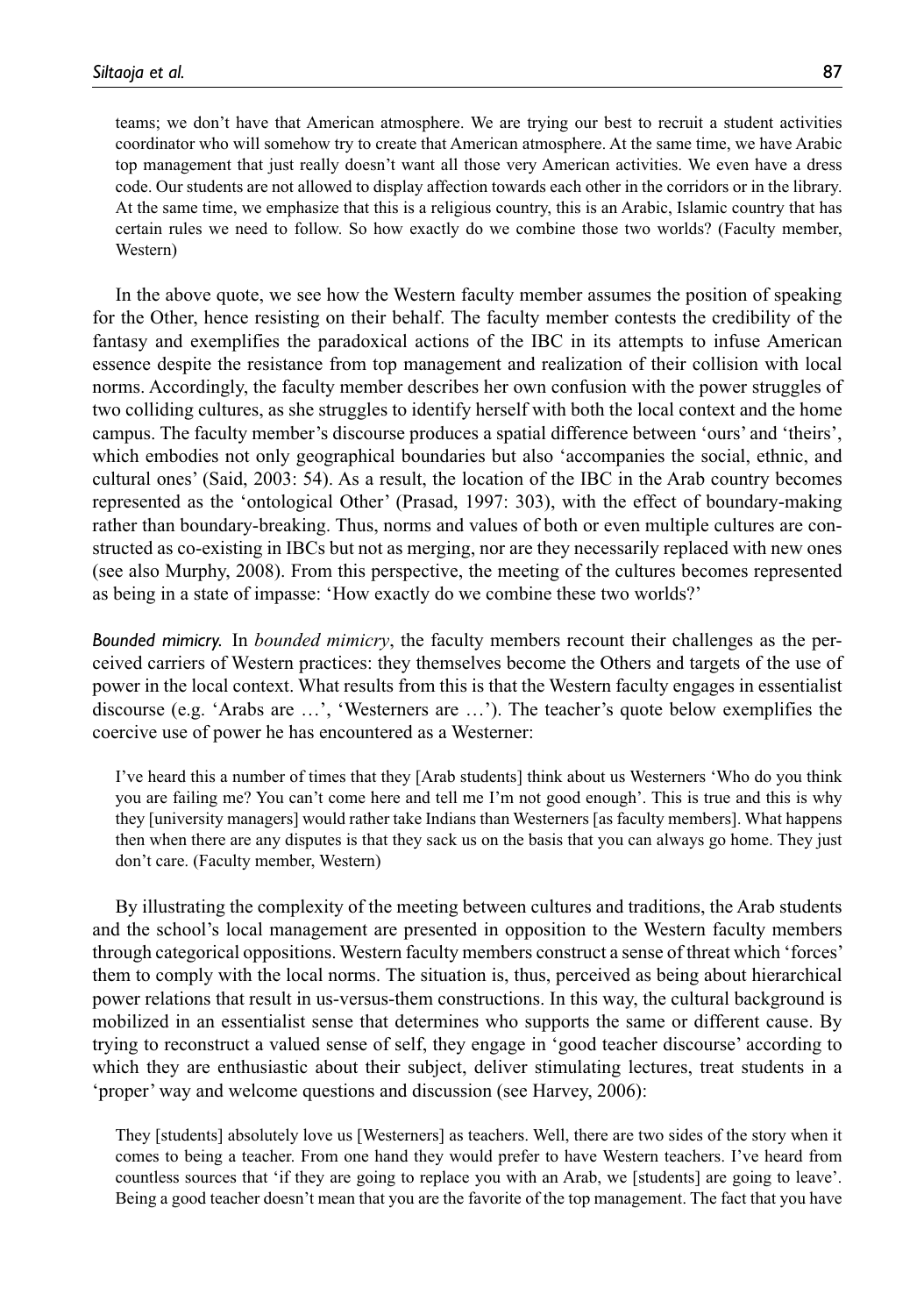very good student evaluations doesn't make you very popular to the top management. I have wondered whether they consider it as a threat if you are close with or popular amongst your students. Students want us [Westerners] because we treat them as human beings, we are nicer, we respect our students and their opinions. Western teachers know how to behave in a classroom. We don't have the culture of [punishing for] mistakes, we never raise our voice. What I've noticed sometimes is that if Western faculty are too hard on the students, their standards are too high, that's not what students appreciate. We've had cases where, for example, a finance professor was simply too tough on the students as he wouldn't let students cheat… Of course we try to cut down cheating… Or if the exams are too hard, then that professor is not very popular. That's where sometimes the Arab professors win and Westerners lose. But in terms of classroom atmosphere, they absolutely appreciate Western teachers. The whole classroom experience is completely different between Western and Arab teachers. There are more discussions, more equality, **I give them voice** (emphasis added), it's a more open lecture style than with the Arab professors. (Faculty member, Western)

Another teacher engages in a similar good teacher discourse:

Have you ever seen how they [Arab professors] teach? Have you ever been to their classroom? It's horrible. They teach by yelling. If a student doesn't understand the point and asks a question, they [Arab professors] just repeat what they said, just louder, as if the student didn't hear him the first time. And what really bothers me is … I see how many of my colleagues here are treating the students … like teaching them down, you know? They teach students as if they were stupid. But we have a lot of very brilliant students. Many of them have even lived abroad and are fluent in English with an impeccable accent. (Faculty member, Western)

In the first example, the faculty member victimized herself for being perceived as the Other by the top management. By emphasizing her emancipatory role ('I give them voice'), she legitimates her importance in a context that is constructed to lack qualities such as equality and empowerment. In the second example, the students' excellence is defined by their ability to speak fluent English ('with an impeccable accent'). In addition, what happens in both examples is that the speakers produce essentialist stereotypes ('We never do this', 'The Arab professors are …') in order to enforce their importance. Idealizing and fantasizing Western practices (e.g. 'We don't have the culture of mistakes, we never raise our voice', 'Have you ever seen how they teach?', 'We are nicer, we respect our students and their opinions') implicate how the conception of the White man's burden is reproduced and how it is their duty to civilize, educate and liberate the Other while simultaneously suffering from unpleasant conditions in an unfamiliar setting (see Said, 2003). Thus, to avoid being Othered, the discourse represents people from other cultures as 'morally debased' (Prasad, 1997: 303) and underdeveloped in terms of contemporary Western values.

*Failed mimicry.* Although the faculty members engaged in critique of the universal knowledge transfer practices of the IBCs (particularly through cynical mimicry), the position of *failed mimicry*, similar to bounded mimicry, builds on a hierarchical interpretation of the West and the rest. It constructs a desire to obtain a coherent identity, which would then be obtained if only not for the presence of the Other. Accordingly, failed mimicry interprets IBCs through Bhabha's (1984: 130) idea of 'almost the same but not white'. In failed mimicry, the realization of the world-class ideal through the IBC is interpreted as an unsuccessful project, a utopia, because the Other (i.e. the IBC) can never be the same as the main campus:

Our students are confused too, whether we are Arabic or American. Some students want a more Arabic university, some students want to have an American experience. We can't provide both worlds. So in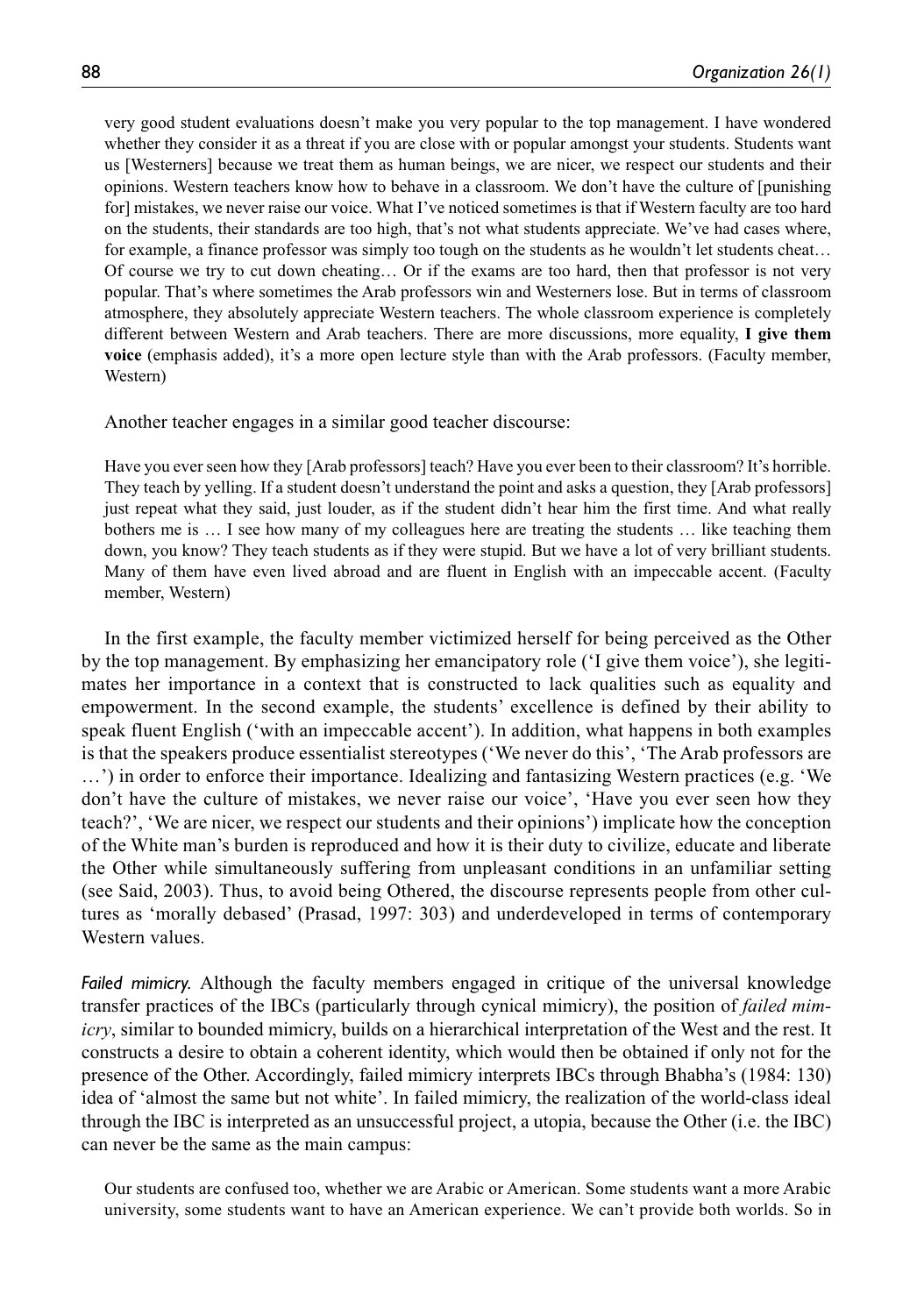that sense, where have we made the mistake? I would put it down to one decision again. If you want to run an American university, you need to have American top management, have 100% American faculty, American staff. People are what make the organization. We have an American university with only two to three American faculty, completely Arabic top management and staff. There's nothing American in it. [Name of the main campus] made a mistake already when starting this branch. (Faculty member, Western)

In the above comment, the failure to provide a 'hybrid model' with an American essence is produced as an impossibility. This type of construction is in stark contrast with the idealized world-class discourse in IBCs which builds on the fantasy of multiculturalism and diversity as embraced features. Failed mimicry does not produce mutual transformation of the identities as an endeavour worthy of engaging with. Instead of seeking hybridity, it seeks cultural purity by constructing the impossibility of 'providing both worlds' in which the two cultures would emerge and produce a new one. The question arises of why the ethnic and cultural identity of the school matters so much. Through its essentialist vocabulary, failed mimicry reconstructs the either/or and us/them paradigm that contributes to the polarization of cultures rather than their unification, which reveals the powerful influence of neocolonialism in seemingly global universities.

In failed mimicry, the impartial replication of the main campus becomes the target of critique and mockery:

I've heard that, for example, at NYU New York, NYU Abu Dhabi is seen as an embarrassment to their main campus … We don't have a lot of benchmarks to compare the education at the main campus with ours, unfortunately. But there are some courses that are stronger here, but then again there are certainly some courses that are much stronger on the main campus. We are also different because on the main campus there are so many opportunities that we don't have. So I would say that the quality of education [on the main campus and at the IBC] cannot be the same, it's never going to be the same, it's not possible. What we are not offering is the American education experience. We can teach the same textbooks, we can try to teach the same syllabus or the same content, but the experience won't be the same. We don't even have a campus. There have been some questions of whether we should remain a branch or should we move away from being a branch because they [the main campus] put a lot of restrictions on what we can do and what we cannot do. We have no liberties, for example, to change the pre-requisites for the courses. If we don't agree on something that is there on the main campus, we can't change it. And the student body is different. (Faculty member, Western)

In the above comment, 'quality of education' is translated into 'the American education experience', giving the impression that the purpose of the IBC is, in fact, to transfer the entire American university experience to the local market. However, as the interviewee suggests, transferring something more abstract is impossible to do in practice, implying that all IBCs are considered failures unless they are able to replicate the home campus experience.

The expectations set in these constructions resemble a kind of settler colonialism, in which the settlers build themselves independent (or semi-independent) colonies that replicate the features of the original one (colonizer and its systems) but without its unpleasant features (Veracini, 2013). However, the difference in the case of IBCs is that the main campus is idealized as being perfect and not having the unpleasant hybrid features. IBCs are then constructed as failures due to their fragmented power relations.

In summary, our results here have elaborated daily encounters in IBCs and how the mimicry is discursively constructed. Table 1 summarizes the different discursive practices of mimicry that we have discussed, showing how the power, compliance and resistance are moving targets.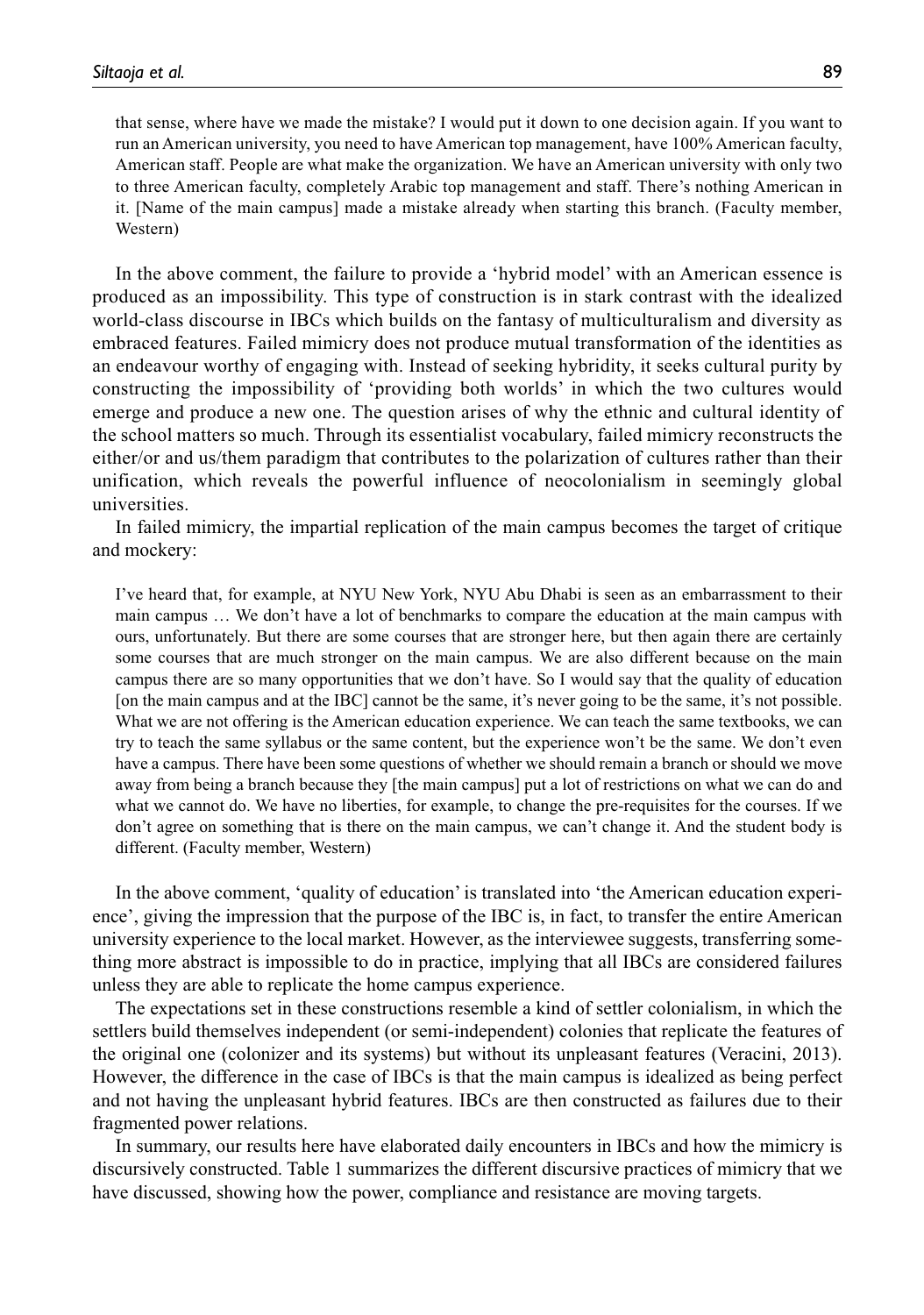| Discursive practice<br>of mimicry | Contextualization                                                                                                             | What is resisted                                                                                                             | Implications on power<br>structures                                                                                                   |
|-----------------------------------|-------------------------------------------------------------------------------------------------------------------------------|------------------------------------------------------------------------------------------------------------------------------|---------------------------------------------------------------------------------------------------------------------------------------|
| Cynical mimicry                   | Focuses on the transfer of<br>the main campus practices<br>on site; 'speaking for the<br>Other', resisting on their<br>behalf | Used to resist the effort<br>of trying to be like the<br>main campus without<br>contextual knowledge                         | Challenges the world-<br>class fantasy of Western<br>management knowledge as<br>all-encompassing, universal<br>and portable education |
| Bounded mimicry                   | Focuses on faculty's<br>encounters on site:<br>'speaking for themselves'                                                      | Used to construct a<br>White man's burden and<br>resistance towards the<br>disempowered position<br>one holds in the context | Reinforces Othering and<br>seeks to maintain a fantasy<br>of Western superiority                                                      |
| Failed mimicry                    | Focuses on ontological<br>difference and the<br>impossibility of developing<br>a multicultural identity                       | Used to construct a failure<br>of fantasy and resistance<br>towards ontologically<br>incoherent, hybrid places               | Reinforces cultural<br>differences and the fantasy<br>of a coherent object<br>compensating unsuccessful<br>identification             |

**Table 1.** Discursive practices of mimicry.

## **Discussion and conclusion**

Using a neocolonial lens, we have addressed the complexities of IBCs operating in the UAE. We presented how the schools predominantly portrayed the IBCs as sites of equal collaboration of different cultures, places in which the students could gain international experience and world-class education. Yet our analysis of the onsite interpretations of the world-class institutions and the identification struggles illustrated the ambivalence inherent in the simultaneous (re)production and (de)construction of neocolonial relations through mimicry and resistance. Our results have thus shown how mimicry manifests in colliding fantasies of a global and culturally fused education and the idealization of the Anglo-American academy and management education.

Our research makes two main contributions. First, we analysed the Western faculty members' discursive practices of mimicry that provide an ambivalent desire to both replicate and resist Western practices. While resisting the Western management knowledge as all-encompassing, the resistance towards local power and other cultures relied heavily on categorization, essentialization and homogenization, which are typical postcolonial apparatus contributing to the expected manageability of encounters with cultural groups (see Westwood, 2001). We suggest that the practices of mimicry among the Western faculty members in the IBCs elaborate how the power positions are a moving target in neocolonial relations. When a colonizing power is operated through fantasies that collide with local norms, the question of who imposes power on whom is no longer a straightforward dichotomy of the West versus the rest. The subject positions of the Western faculty and the inherent complexity embedded in them brought forward how roles are ambiguous in neocolonialism. This became further evident in IBCs' public discourse (building a desired identity as a crosscultural meeting place) as well as in the failure to import the Western experience. However, as our research material suggested, there is little actual exchange of values and norms (see also Murphy, 2008). Thus, despite resistance and ambivalence in the IBCs, the outcome portrays more a debate lacking emancipatory qualities than a dialogue (cf. Kothiyal et al., 2018). The winner becomes the empty world-class fantasy that all actors (schools, the faculty and staff) seek to protect, contributing to the maintenance of neocolonial relations.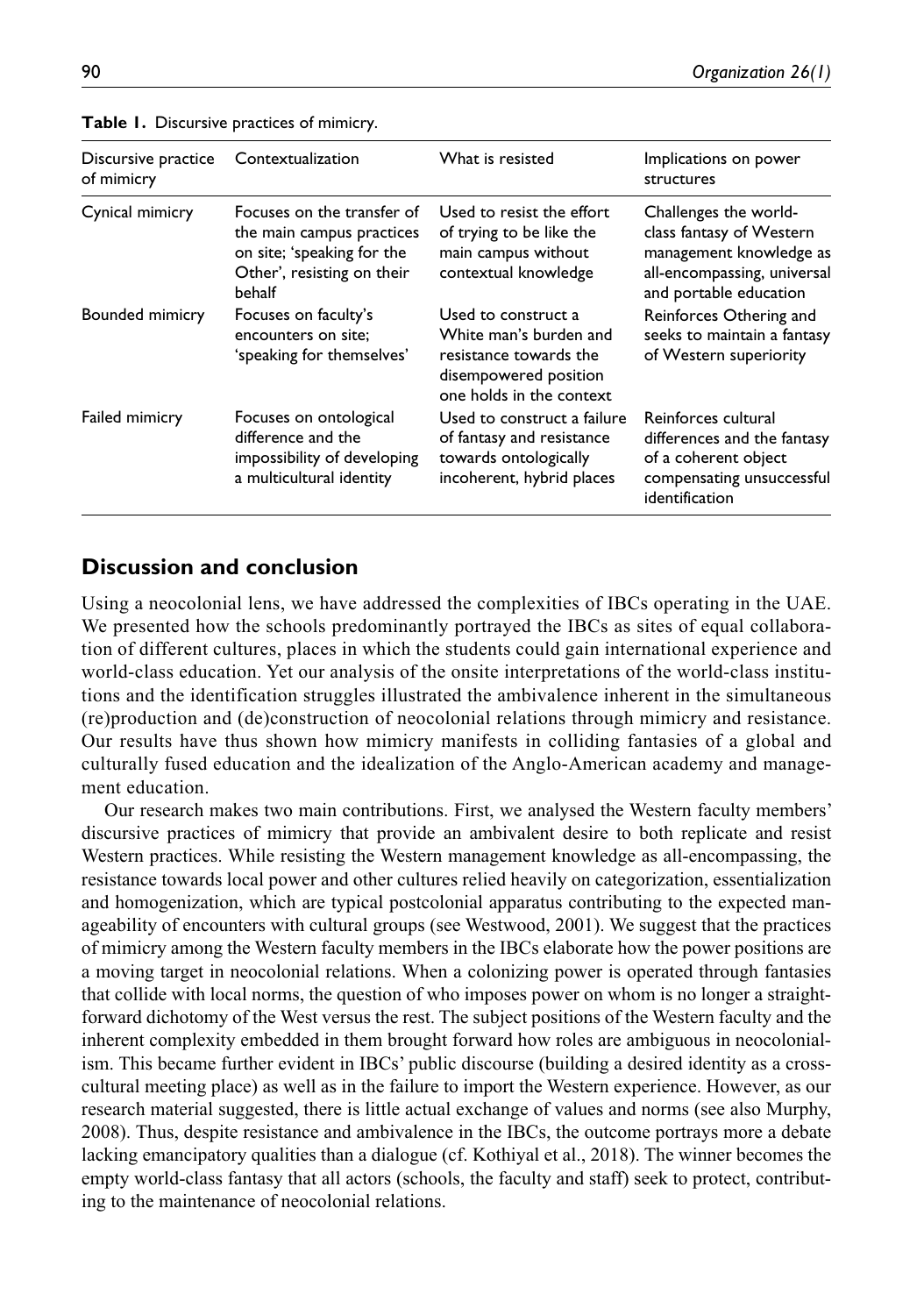Our second contribution elaborates the recent literature on grandiose self-constructions in organizations (e.g., Alvesson, 2013; Alvesson and Gabriel, 2016; Fraher and Gabriel, 2014; Lok and Willmott, 2014). Previous studies have sought an explanation of these growing phenomena as a result of increasing consumerism (Alvesson and Gabriel, 2016) and an organizational and professional need to constantly reinvent and brand oneself (Spicer, 2017), which was also the case in the IBCs' communication materials, in particular. However, in our empirics, the discursive practices of mimicry resulted in efforts to achieve a sense of fullness and coherence among IBCs' faculty. This, we argue, suggests that grandiose imaginaries arise in a situation when an organization and its members perceive their position as unstable. More specifically, fantasies are means to 'make oneself visible' and seek valuation in a situation where a potential loss of power or change in the existing relations of power exists. The valuation of the fantasy is then a means to fulfil the 'emptiness' that arises from expectations and the perceived reality. Thus, as fantasies seek to dispel the incoherency in the other (Žižek, 1998), we also find that organizational fantasies further seek to dispel the incoherency in oneself.

We further suggest that fantasies which are built on grandiose expressions have significance for postcolonial theory. The use of such language in the current era of neocolonialism is a further means to sustain power asymmetries. Thus, dream-building that is based on Western conceptions of what is worthy and valuable to pursue is a means to romanticize neocolonial relations. We argue that this takes place particularly through the mobilization of positive illusions that aim to construct a sense of empowerment through 'the rhetoric of equality, care, and succor' (Fleming, 2005: 1484). Indeed, if IBCs and transnational management education would actually deliver what they promise, they would challenge the very foundations of neocolonialism. Accordingly, such promises confuse freedom with the maintenance of the status quo (Freire, 2000: 36).

What do our findings mean for transnational management education? Some studies have emphasized the importance of teachers' pedagogical skills and classroom encounters (see, for example, Matthews and Aberdeen, 2004), which are no doubt important. However, overcoming neocolonialism is not merely a classroom issue, meaning that teachers should do a better job in deconstructing knowledge on site. A more fundamental structural question calls attention to what is being taught in the first place and why. Accordingly, non-Western viewpoints should be heard in order to disrupt neocolonialist practices and bring the periphery to the centre of academic discussion and theory formation (e.g. Alcadipani et al., 2012; Alcadipani and Faria, 2014; Ibarra-Colado, 2006; Mignolo, 2011; Mir and Mir, 2013; Özkazanç-Pan, 2008; Westwood et al., 2014). We find that IBCs would actually offer an interesting platform for performative critical management studies if they were perceived 'as a set of multiple dialogues and conversations between scholars and people of different regions and cultures to learn from each other, in the permanent reconstruction of diverse management and organizational devices' (Ibarra-Colado, 2008: 935). Although there are limitations in implementing such ideals, particularly if and when IBCs replicate the main campus curricula, it would be an alternative setting for transnational management education through which 'the construction of neodisciplinary spaces for what we might call 'global' could become enhanced' (Calás, 1994: 248, cited in Mir and Mir, 2013).

To date, little is known about such neocolonial tensions in transnational management education, a lack which calls for further studies. Our focus was on the IBCs of business schools, which limits the generalizability of our findings. Business schools inherently promote capitalism and a view of education and degrees as private goods, often engaging in grandiose claims and featuring a set of knowledge dissemination that is much narrower than many other disciplines. This approach means they may be more receptive to neocolonial influence through the world-class fantasy. Therefore, our study should not be read as an overall description of the colonialization of the higher education sector through the world-class fantasy, but of management education only. We emphasize that it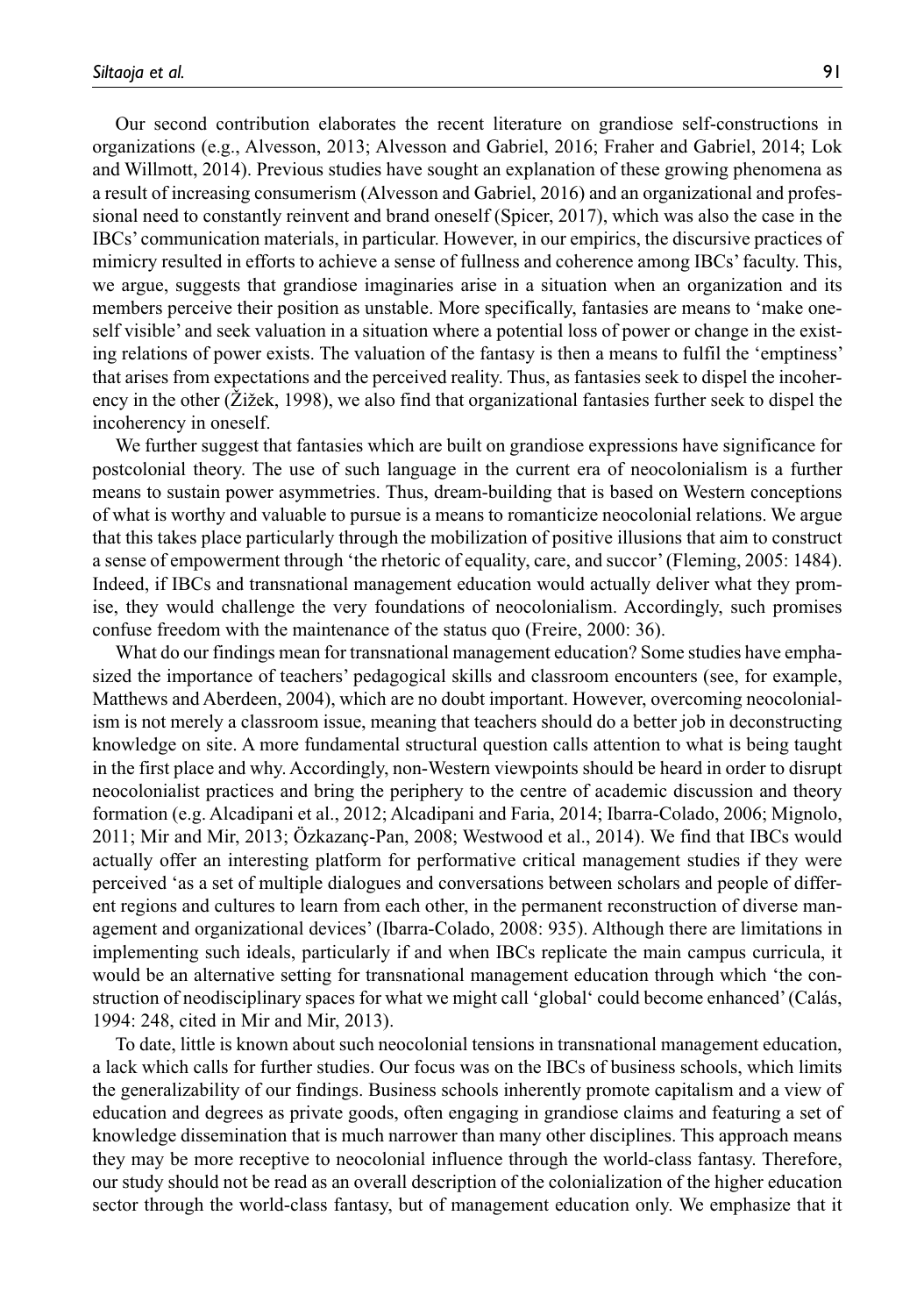would be worthwhile to continue examining (e.g. Ahmad, 2015; Kadiwal and Rind, 2013; Vora, 2015; Wilkins et al., 2012) how students as well as staff at IBCs from different cultures perceive the organizations and how they perceive their identities and agency in their respective 'world-class' institutions.

#### **Acknowledgements**

The authors would like to thank the editor, reviewers, participants in the AOM 2016 conference (CMS division) and Bobby Banerjee for their insightful comments for the earlier drafts. The support from the Finnish Institute for Educational Research as well as the Foundation for Economic Education, Finland is also gratefully acknowledged.

#### **References**

- Abdullah, M. M. (2007) *The United Arab Emirates A Modern History*, 2nd ed. Abu Dhabi, United Arab Emirates: Makarem G Trading and Reals Estate LLC.
- Ahmad, S. Z. (2015) 'Evaluating Student Satisfaction of Quality at International Branch Campuses', *Assessment & Evaluation in Higher Education* 40(4): 488–507.
- Alajoutsijärvi, K., Juusola, K. and Lamberg, J. (2014) 'Institutional Logic of Business Bubbles: Lessons from the Dubai Business School Mania', *Academy of Management Learning & Education* 13(1): 5–25.
- Alajoutsijärvi, K., Juusola, K. and Siltaoja, M. (2013) 'Academic Capitalism Hits the Fan: The Birth of Acamanic Capitalism', in V. Malin, J Murphy and M. Siltaoja (eds) *Getting Things Done: Dialogues in Critical Management Studies*, vol. 2, pp. 91–121. Bingley: Emerald group publishing.
- Alcadipani, R. and Faria, A. (2014) 'Fighting Latin American Marginality in 'International' Business', *Critical Perspectives on International Business* 10(1–2): 107–17.
- Alcadipani, R., Khan, F. R., Gantman, E., et al. (2012) 'Southern Voices in Management and Organization Knowledge', *Organization* 19(2): 131–43.
- Almezaini, K. S. (2012) *The UAE and Foreign Policy: Foreign Aid, Identities and Interests*. London: Routledge.
- Altbach, P. G. (2004) 'Globalization and the University: Myths and Realities in an Unequal World', *Tertiary Education and Management* 10(1): 3–25.
- Altbach, P. G. (2015) 'Why Branch Campuses May Be Unsustainable', *International Higher Education* 58: 2–3.
- Alvesson, M. (2013) *The Triumph of Emptiness: Consumption, Higher Education, and Work Organization*. Oxford: Oxford University Press.
- Alvesson, M. and Gabriel, Y. (2016) 'Grandiosity in Contemporary Management and Education', *Management Learning* 47(4): 464–73.
- Amsler, S. S. and Bolsmann, C. H. (2012) 'University Ranking as Social Exclusion', *British Journal of Sociology of Education* 33(2): 283–301.
- Aula, H. and Tienari, J. (2011) 'Becoming "World-Class"? Reputation-Building in a University Merger', *Critical Perspectives on International Business* 7(1): 7–29.
- Banerjee, S. B. and Prasad, A. (2008) 'Introduction to the Special Issue on "Critical Reflections on Management and Organizations: A Postcolonial Perspective"', *Critical Perspectives on International Business* 4(2–3): 90–98.
- Bhabha, H. (1984) 'Of Mimicry and Man: The Ambivalence of Colonial Discourse', *October* 28: 125–33.
- Bhabha, H. (2004 [1994]) *The Location of Culture*. New York: Routledge.
- Bollag, B. (2006) 'America's Hot New Export: Higher Education', *Chronicle of Higher Education* 52(24): 44–47.
- Burden-Leahy, S. M. (2009) 'Globalisation and Education in the Postcolonial World: The Conundrum of the Higher Education System of the United Arab Emirates', *Comparative Education* 45(4): 525–44.
- Calás, M. B. (1994) 'Minerva's Owl? Introduction to a Thematic Section on Globalization', *Organization* 1(2): 243–48.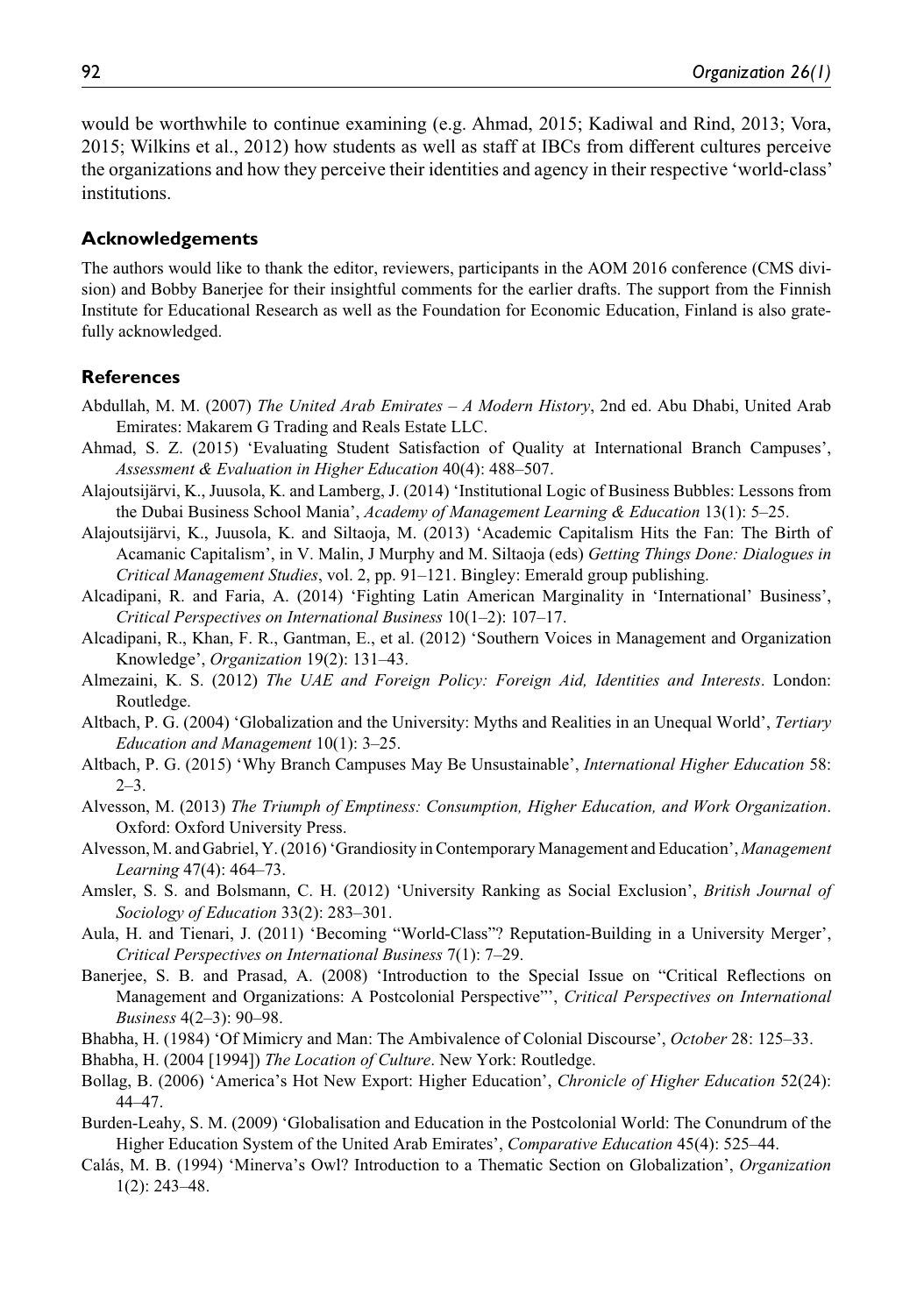- Chilisa, B. (2005) 'Educational Research within Postcolonial Africa: A Critique of HIV/AIDS Research in Botswana', *International Journal of Qualitative Studies in Education* 18(6): 659–84.
- CIA World Factbook (2017) 'Middle East: United Arab Emirates'. Retrieved September 4, 2017, from https:// www.cia.gov/library/publications/the-world-factbook/geos/ae.html
- Deem, R., Mok, K. H. and Lucas, L. (2008) 'Transforming Higher Education in Whose Image? Exploring the Concept of the 'world-Class' University in Europe and Asia', *Higher Education Policy* 21(1): 83–97.
- Donn, G. and Manthri, Y. A. (2010) *Globalisation and Higher Education in the Arab Gulf States*. Oxford: Symposium Books.
- Elliott, J. and Grigorenko, E. L. (2007) 'Are Western Educational Theories and Practices Truly Universal?' *Comparative Education* 43(1): 1–4.
- Fleming, P. (2005) '"Kindergarten Cop": Paternalism and Resistance in a High-Commitment Workplace', *Journal of Management Studies* 42(7): 1469–89.
- Fleming, P. and Spicer, A. (2003) 'Working at a Cynical Distance: Implications for Power, Subjectivity and Resistance', *Organization* 10(1): 157–79.
- Foucault, M. (1972) *The Archaeology of Knowledge and the Discourse on Language*. New York: Pantheon Books.
- Fougère, M. and Moulettes, A. (2012) 'Disclaimers, Dichotomies and Disappearances in International Business Textbooks: A Postcolonial Deconstruction', *Management Learning* 43(1): 5–24.
- Fraher, A. L. and Gabriel, Y. (2014) 'Dreaming of Flying When Grounded: Occupational Identity and Occupational Fantasies of Furloughed Airline Pilots', *Journal of Management Studies* 51(6): 926–51.
- Freire, P. (2000) *Pedagogy of the Oppressed*. London: Bloomsbury Publishing.
- Frenkel, M. (2008) 'The Multinational Corporation as a Third Space: Rethinking International Management Discourse on Knowledge Transfer through Homi Bhabha', *Academy of Management Review* 33(4): 924–42.
- Frenkel, M. and Shenhav, Y. (2006) 'From Binarism Back to Hybridity: A Postcolonial Reading of Management and Organization Studies', *Organization Studies* 27(6): 855–76.
- Hardy, C. and Thomas, R. (2014) 'Strategy, Discourse and Practice: The Intensification of Power', *Journal of Management Studies* 51(2): 320–48.
- Harvey, L. (2006) 'Impact of Quality Assurance: Overview of a Discussion between Representatives of External Quality Assurance Agencies', *Quality in Higher Education* 12(3): 287–90.
- Huddart, D. (2006) *Routledge Critical Thinkers: Homi K. Bhabha*. London; New York: Routledge.
- Hutcheon, L. (1989) 'Circling the Downspout of Empire': Post-Colonialism and Postmodernism', *ARIEL* 20(4): 149–75.
- Hvidt, M. (2009) 'The Dubai Model: An Outline of Key Development-Process Elements in Dubai', *International Journal of Middle East Studies* 41(3): 397–418.
- Ibarra-Colado, E. (2006) 'Organization Studies and Epistemic Coloniality in Latin America: Thinking Otherness from the Margins', *Organization* 13(4): 463–88.
- Ibarra-Colado, E. (2008) 'Is There Any Future for Critical Management Studies in Latin America?' *Organization* 15: 932–35.
- Jackson, T. (2012) 'Postcolonialism and Organizational Knowledge in the Wake of China's Presence in Africa: Interrogating South-South Relations', *Organization* 19(2): 181–204.
- Kadiwal, L. and Rind, I. A. (2013) 'Selective Cosmopolitans': Tutors' and Students' Experience of Offshore Higher Education in Dubai', *Compare: A Journal of Comparative and International Education* 43(5): 689–711.
- KHDA (2017) 'Higher Education in Dubai'. Retrieved September 5, 2017, from https://www.khda.gov.ae/ Areas/Administration/Content/FileUploads/Publication/Documents/English/20170523085007\_Dubai\_ Higher\_Education\_Guide.pdf
- Khoury, I. E. (2013) 'Unbridled Globalization: The Transformation of Higher Education in Qatar', Doctoral Dissertation, The Pennsylvania State University.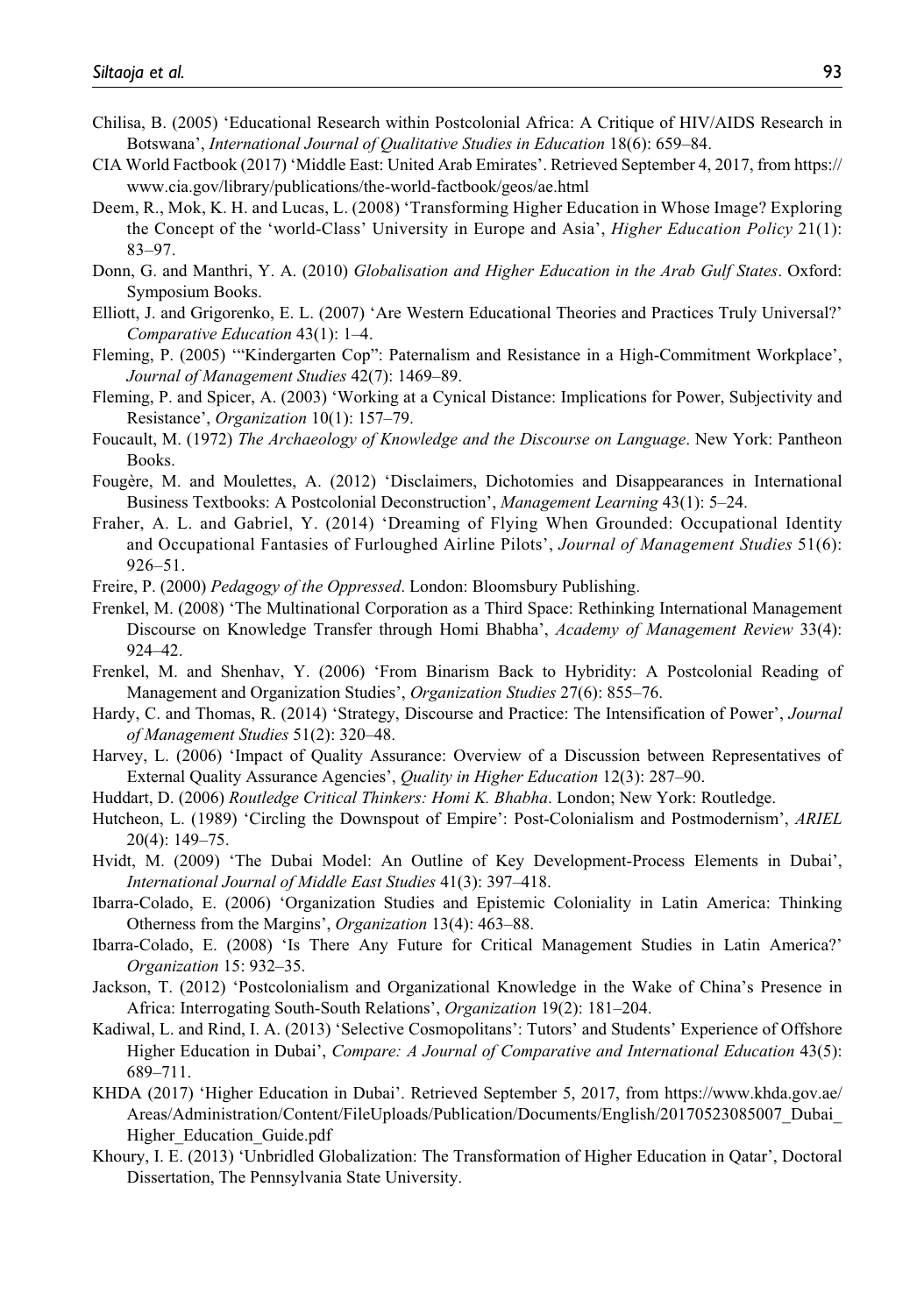- Kinser, K. and Lane, J. E. (2013) 'Being or Building: Branch Campuses and Cross-Border Higher Education Capacity Development', *IIE Networker* 43–44.
- Knight, J. (2011) 'Education Hubs: A Fad, a Brand, an Innovation?' *Journal of Studies in International Education* 15(3): 221–40.
- Kothiyal, N., Bell, E. and Clarke, C. (2018) 'Moving Beyond Mimicry: Developing Hybrid Spaces in Indian Business Schools', *Academy of Management Learning & Education* 17(2): 137–154.
- Lane, J. E. (2011) 'Importing Private Higher Education: International Branch Campuses', *Journal of Comparative Policy Analysis: Research and Practice* 13(4): 367–81.
- Lane, J. E. and Kinser, K. (2011) 'Reconsidering Privatization in Cross-Border Engagements: The Sometimes Public Nature of Private Activity', *Higher Education Policy* 24(2): 255–73.
- Lo, W. Y. W. (2011) 'Soft Power, University Rankings and Knowledge Production: Distinctions between Hegemony and Self-Determination in Higher Education', *Comparative Education* 47(2): 209–22.
- Lok, J. and Willmott, H. (2014) 'Identities and Identifications in Organizations: Dynamics of Antipathy, Deadlock, and Alliance', *Journal of Management Inquiry* 23(3): 215–30.
- Lunga, V. B. (2008) 'Postcolonial Theory: A Language for a Critique of Globalization?' *Perspectives on Global Development & Technology*, 7(3): 191–199.
- McKenna, S. (2011) 'A Critical Analysis of North American Business Leaders' Neocolonial Discourse: Global Fears and Local Consequences', *Organization* 18(3): 387–406.
- Matthews, J. and Aberdeen, L. (2004) 'Racism, Racialisation and Settler Colonialism', in A. Hickling-Hudson, J. Matthews and A. Woods (eds) *Disrupting Preconceptions: Postcolonialism and Education*, pp. 195–212. Flaxton, QLD, Australia: Post Pressed.
- Mignolo, W. (2011) *The Darker Side of Western Modernity: Global Futures, Decolonial Options*. London: Duke University Press.
- Mir, R. and Mir, A. (2013) 'The Colony Writes Back: Organization as an Early Champion of Non-Western Organizational Theory', *Organization* 20(1): 91–101.
- Murphy, J. (2008) 'Management in Emerging Economies: Modern but Not Too Modern?' *Critical Perspectives on International Business* 4(4): 410–21.
- Murphy, J. and Zhu, J. (2012) 'Neo-Colonialism in the Academy? Anglo-American Domination in Management Journals', *Organization* 19(6): 915–27.
- Nandy, A. (1983) *The Intimate Enemy: Loss and Recovery of Self Under Colonialism*. Delhi, India: Oxford University Press.
- Nguyen, P. M., Elliott, J. G., Terlouw, C., et al. (2009) 'Neocolonialism in Education: Cooperative Learning in an Asian Context', *Comparative Education* 45(1): 109–30.
- Nkomo, S. M. (2011) 'A Postcolonial and Anti-Colonial Reading of "African" Leadership and Management in Organization Studies: Tensions, Contradictions and Possibilities', *Organization* 18(3): 365–86.
- OBHE/C-BERT (2017) *International Branch Campuses: Success Factors of Mature IBCs*. London: OBHE/ C-BERT.
- Özkazanç-Pan, B. (2008) 'International Management Research Meets "The Rest of the World"', *Academy of Management Review* 33(4): 964–74.
- Prasad, A. (1997) 'Provincializing Europe: Towards a Post-Colonial Reconstruction: A Critique of Baconian Science as the Last Stand of Imperialism', *Studies in Cultures, Organizations and Societies* 3(1): 91–117.
- Said, E. W. (2003) *Orientalism*. London: Penguin Books (first published by Routledge and Kegan Paul, 1978).
- Salmi, J. (2009) *The Challenge of Establishing World-Class Universities*. Washington, DC: World Bank Publications.
- Smeby, J. C. and Trondal, J. (2005) 'Globalisation or Europeanisation? International Contact among University Staff', *Higher Education* 49(4): 449–66.
- Spicer, A. (2017) *Business Bullshit*. London: Routledge.
- Sturdy, A. and Gabriel, Y. (2000) 'Missionaries, Mercenaries or Car Salesmen? MBA Teaching in Malaysia', *Journal of Management Studies* 37(7): 979–1002.
- Taji, M. (2004) 'Looking through the Magnifying Glass: Higher Education Reforms and Globalization in Jordan', PhD Thesis, McGill University.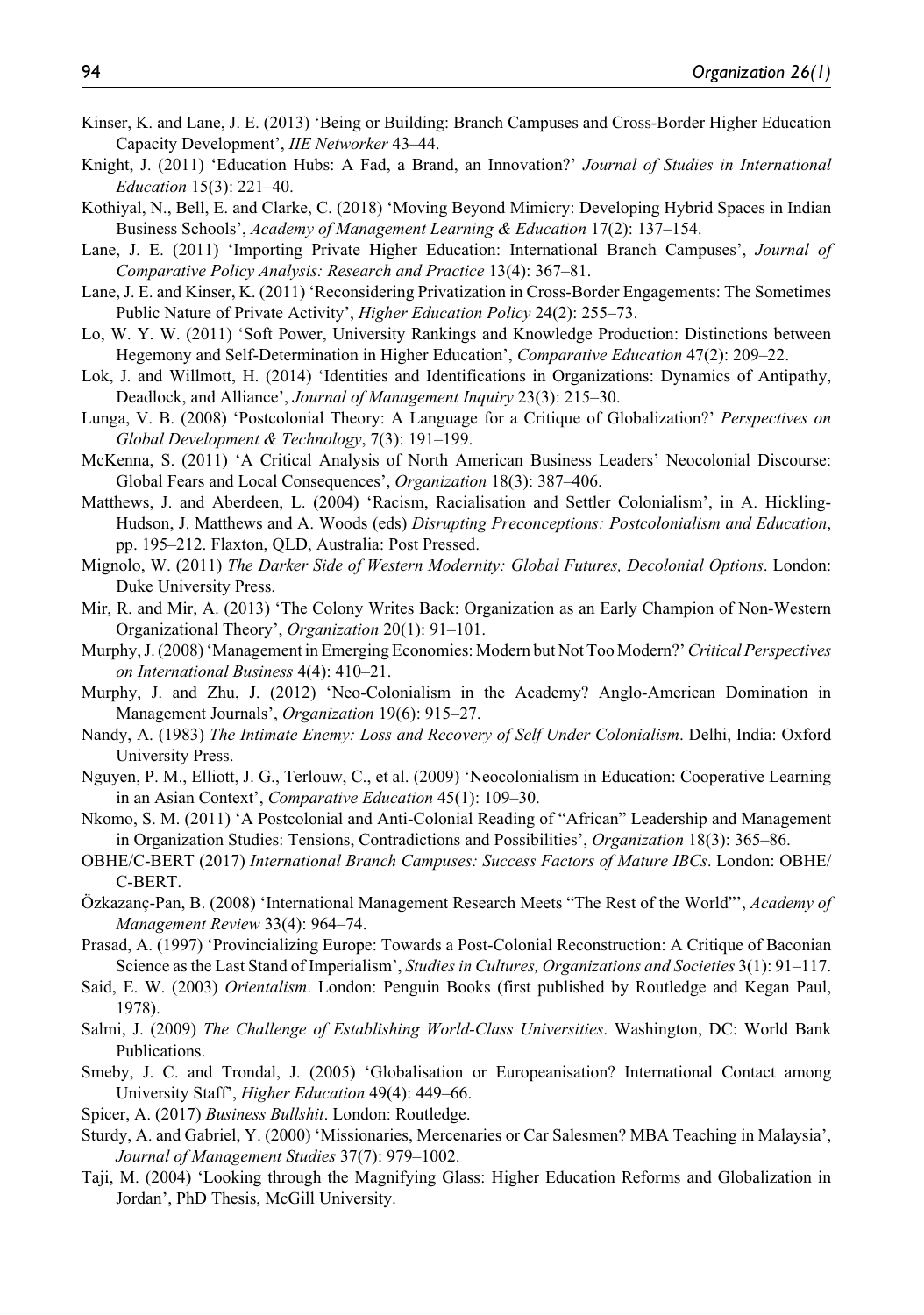- Thomson, K. and Jones, J. (2015) 'Being and Becoming a Professional Accountant in Canada: Mimicry and Menace in the Transitions of Migrant Accountants', *Critical Perspectives on International Business* 11(2): 156–72.
- Tight, M. (2012) *Researching Higher Education*, 2nd ed. New York: Mcgraw-Hill Education.
- Tikly, L. (2001) 'Globalisation and Education in the Postcolonial World: Towards a Conceptual Framework', *Comparative Education* 37(2): 151–71.
- Tikly, L. (2004) 'Education and the New Imperialism', *Comparative Education* 40(2): 173–98.
- Ulus, E. (2015) 'Workplace Emotions in Postcolonial Spaces: Enduring Legacies, Ambivalence, and Subversion', *Organization* 22(6): 890–908.
- Veracini, L. (2013) 'Settler Colonialism': Career of a Concept', *Journal of Imperial and Commonwealth History* 41(2): 313–33.
- Vora, N. (2015) 'Is the University Universal? Mobile (re) Constitutions of American Academia in the Gulf Arab States', *Anthropology & Education Quarterly* 46(1): 19–36.
- Westwood, R. (2001) 'Appropriating the Other in the Discourses of Comparative Management', in R. Westwood and S. Linstead (eds) *The Language of Organization*, pp. 241–82. London: Sage.
- Westwood, R. (2015) 'The Politics and Ethics of Difference in Organisations: Pathways to the Same That Is Impossible', in A. Pullen and C. Rhoades (eds) *The Routledge Companion to Ethics, Politics and Organizations*, pp. 132–49. New York: Routledge.
- Westwood, R., Jack, G., Khan, F. R., et al. (2014) 'Situating Core-Peripheral Knowledge in Management and Organisation Studies', in R. Westwood, G. Jack, F. R. Khan and M. Frenkel (eds) *Core-Periphery Relations and Organisation Studies*, pp. 1–32. New York: Palgrave Macmillan.
- Wilkins, S., Balakrishnan, M. and Huisman, J. (2012) 'Student Satisfaction and Student Perceptions of Quality at International Branch Campuses in the United Arab Emirates', *Journal of Higher Education Policy and Management* 34(5): 543–56.
- Wodak, R. and Chilton, P. (2005) *A New Agenda in (Critical) Discourse Analysis: Theory, Methodology and Interdisciplinarity*. Amsterdam: John Benjamins Publishing.
- Yousfi, H. (2013) 'Rethinking Hybridity in Postcolonial Contexts: What Changes and What Persists? The Tunisian Case of Poulina's Managers', *Organization Studies* 35(3): 393–421.
- Žižek, S. (1998) *The Sublime Object of Ideology*. Oxford: Blackwell.

#### **Author biographies**

Marjo Siltaoja works for the Jyväskylä University School of Business and Economics (JSBE). The focus of Marjo's research is on moral struggles in business and society relations. She is currently interested in (de) legitimation processes of new organizational categories and practices as well as discursive struggles over organizational (ir)responsibility.

Katariina Juusola works for the British University in Dubai as an assistant professor in the Faculty of Business and Law. Her recent research interests focus on management education and business schools, transnational higher education and education policy issues.

Marke Kivijärvi is a postdoctoral researcher in management and leadership at Jyväskylä University School of Business and Economics. Marke's primary research interest lays in the study of postcoloniality and gender in management, and her current research project examines the governance of postfeminism in male-dominated industries.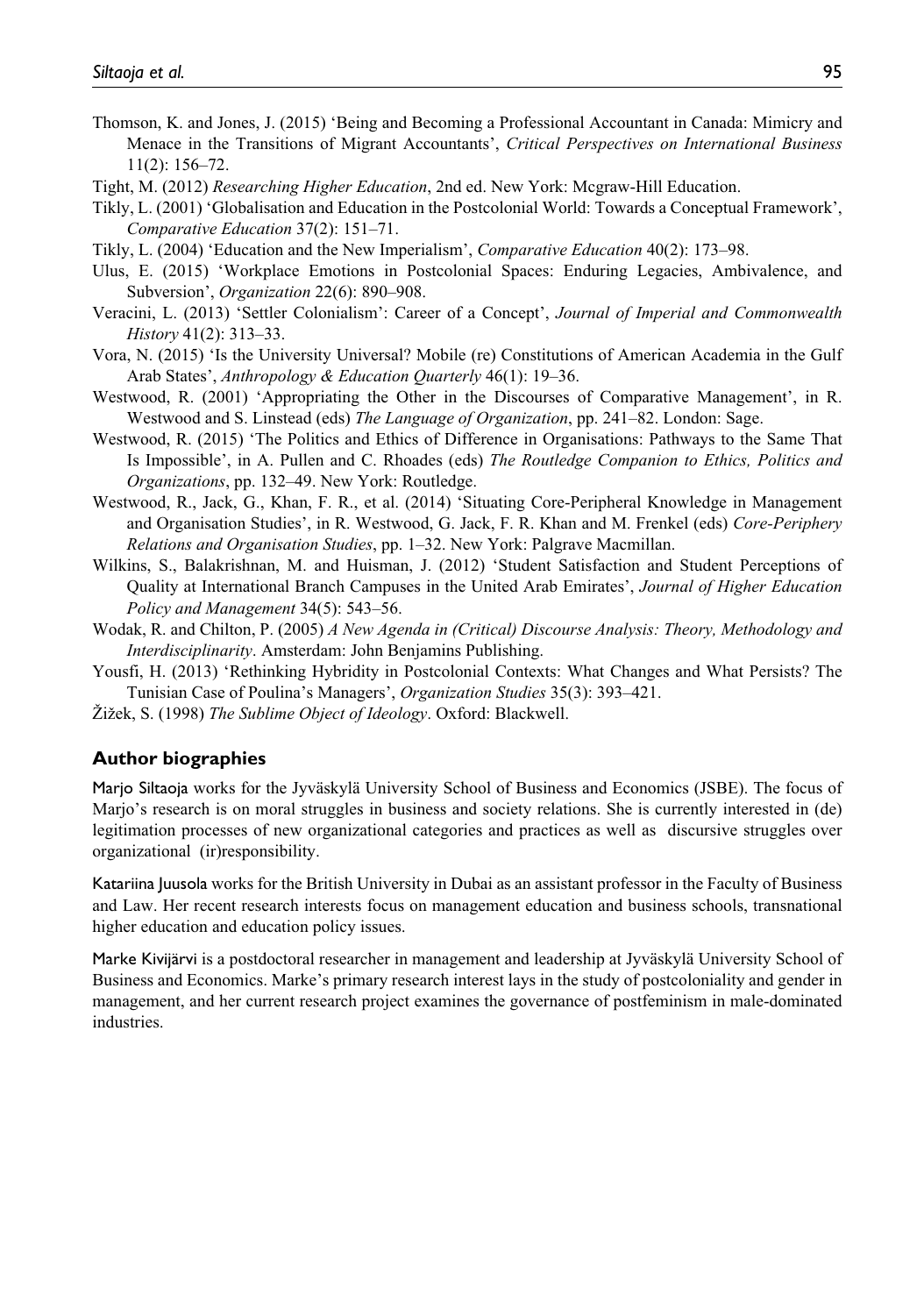## **Appendix 1**

**Table 2.** List of case IBCs.

| Institution                                                               | Country of origin |
|---------------------------------------------------------------------------|-------------------|
| <b>Amity University</b>                                                   | India             |
| <b>BITS Pilani</b>                                                        | India             |
| Cass Business School                                                      | UK                |
| Duke University Fugua Business School                                     | US                |
| Heriot Watt                                                               | UK                |
| <b>Hult Business School</b>                                               | US                |
| <b>INSEAD</b>                                                             | France            |
| London Business School                                                    | UK.               |
| Institute of Management Technology                                        | India             |
| Manchester Business School                                                | UK.               |
| Manipal University                                                        | India             |
| Middlesex University                                                      | UK                |
| Murdoch University                                                        | Australia         |
| New York Institute of Technology                                          | US                |
| Rochester Institute of Technology                                         | US                |
| Strathclyde Business School                                               | UK                |
| Shaheed Zulfikar Ali Bhutto Institute of Science and Technology (SZABIST) | Pakistan          |
| SP Jain                                                                   | India             |
| University of Bradford                                                    | UK                |
| University of Wollongong                                                  | Australia         |

IBCs: international branch campuses.

## **Appendix 2**

**Table 3.** Data collected from student recruitment events.

| Recruitment event                              | Year(s) visited                    | Location |
|------------------------------------------------|------------------------------------|----------|
| Gulf Education and Training Exhibition (Getex) | 2011, 2012, 2013, 2014, 2015, 2016 | Dubai    |
| International Education Show                   | 2014                               | Sharjah  |
| <b>Access MBA Tour</b>                         | 2011, 2014, 2016                   | Dubai    |
| OS World MBA Tour                              | 2011, 2014, 2015                   | Dubai    |